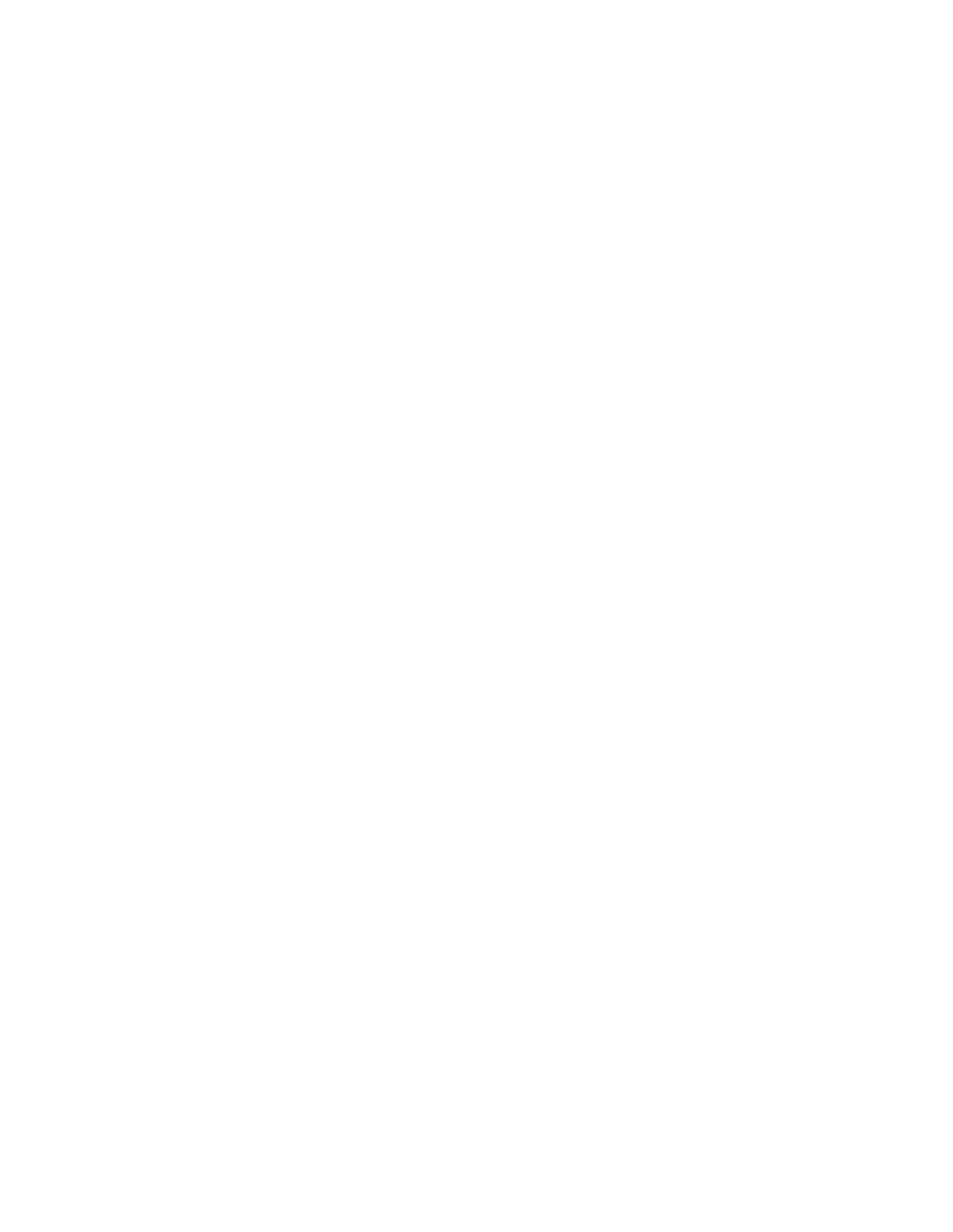### **TABLE OF CONTENTS**

| I.            |  |
|---------------|--|
| II.           |  |
| Ш.            |  |
| IV.           |  |
|               |  |
|               |  |
|               |  |
|               |  |
|               |  |
|               |  |
|               |  |
|               |  |
|               |  |
|               |  |
| $V_{\bullet}$ |  |
|               |  |
|               |  |
|               |  |
|               |  |
|               |  |
|               |  |
|               |  |
|               |  |
|               |  |
|               |  |
|               |  |
|               |  |
| VI.           |  |
|               |  |
|               |  |
|               |  |
|               |  |
|               |  |
| VII.          |  |
|               |  |
|               |  |
|               |  |
|               |  |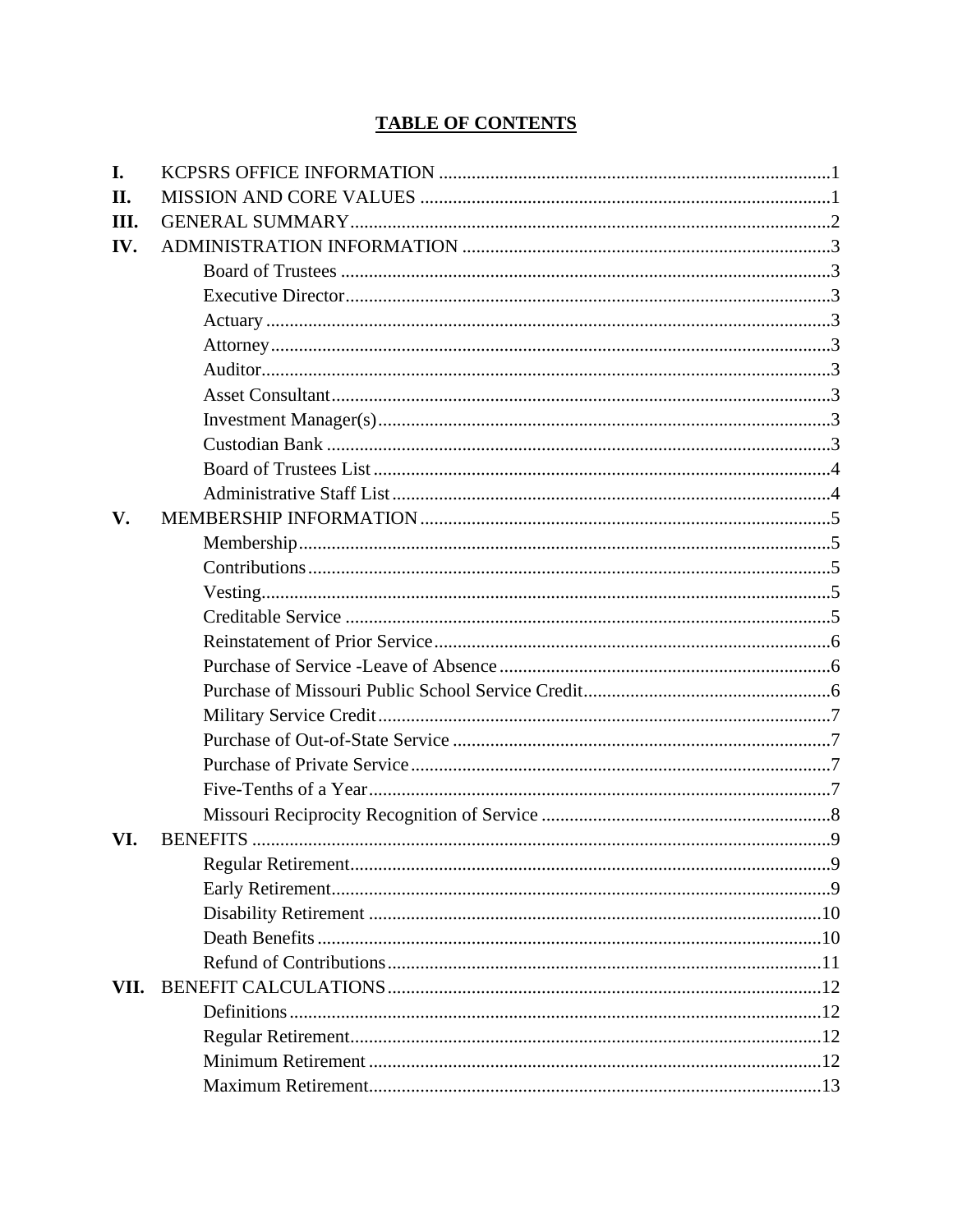| IX. |  |
|-----|--|
|     |  |
|     |  |
|     |  |
|     |  |
|     |  |
|     |  |
| X.  |  |
|     |  |
|     |  |
| XI. |  |
|     |  |
|     |  |
|     |  |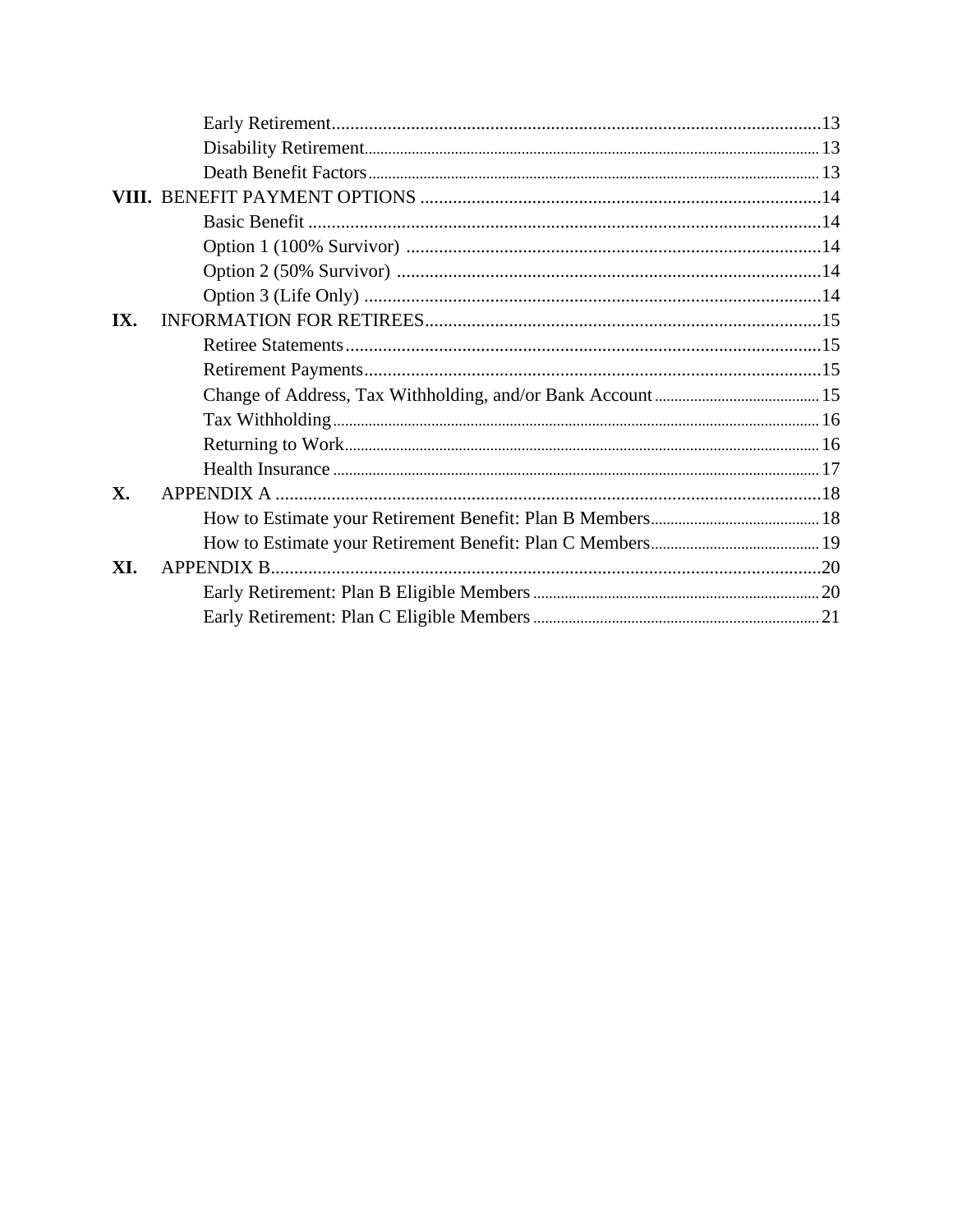# **I. KCPSRS OFFICE INFORMATION**

Kansas City Public School Retirement System 3100 Broadway, Suite 1211 Kansas City, MO 64111

**Telephone: 816.472.5800 Fax: 816.472.5909 Email: kcpsrs@kcpsrs.org Web Site: [www.kcpsrs.org](http://www.kcpsrs.org/)**

#### **OFFICE HOURS (Office currently closed to public due to COVID-19. Staff are available**

**by phone and email)** Monday – Friday 8:00am – 4:30pm

#### **STANDING OFFICE CLOSINGS**

New Year's Day Martin Luther King Day Presidents' Day Good Friday Memorial Day Independence Day Labor Day Thanksgiving Day Friday After Thanksgiving Christmas Day The days between Christmas Day and New Year's Day

### **II. MISSION AND CORE VALUES**

#### **MISSION**

The Kansas City Public School Retirement System works to fulfill the expectation of a secure retirement for employees of Kansas City's School District, charter schools and Public Library.

#### **CORE VALUES**

In pursuit of our mission, our work is guided and informed by four core values.

- **Fiduciary Stewardship**: We are legally and ethically responsible to our members to safeguard the assets that provide for their future financial security.
- **Accountability**: Our principle obligation and concern is the security of member assets through efficient operations and prudent investment decisions.
- **Transparency**: We ensure openness in all aspects of governance and operations for our members and community.
- **Member Focused**: We strive to make all decisions in the best interest of our members. All of our work begins with the question, "Is it good for our members?"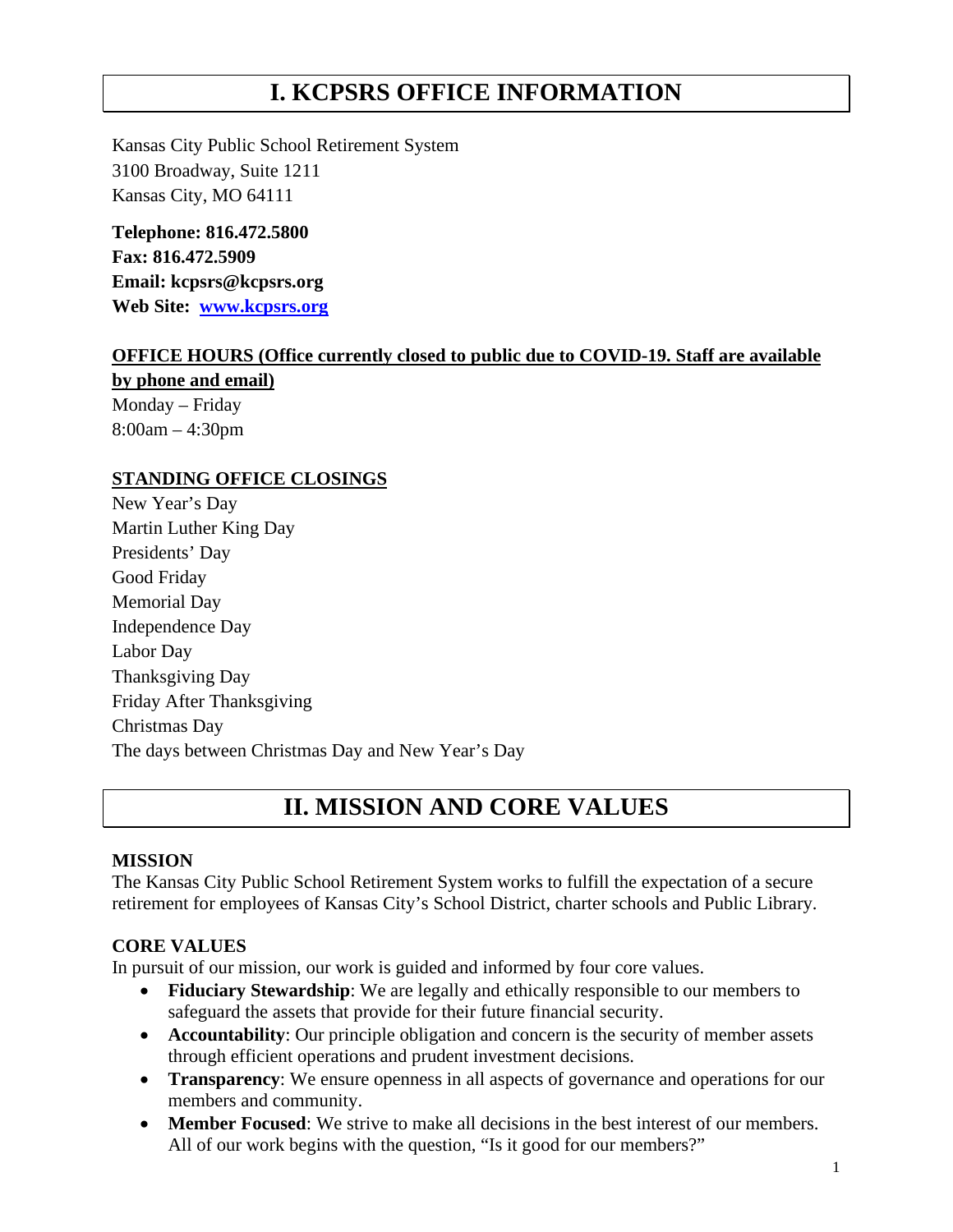# **III. GENERAL SUMMARY**

- The Kansas City Public School Retirement System (KCPSRS or the System) is designed for the employees of the School District of Kansas City, Missouri, the Kansas City Public Library, and the charter schools within boundaries of the Kansas City, Missouri School District and KCPSRS.
- The System is financed by employee contributions, contributions from the employers (School District, Public Library, charter schools and KCPSRS) and earnings from investments.
- The System provides service or disability retirement benefits, optional survivor benefits, and refunds of employee contributions plus interest for members who do not qualify for benefits.
- Recognition of retirement credit is available for some members who transfer to or from other public school retirement systems in Missouri.
- Credit for service in other public school retirement systems outside Missouri or in private schools may be purchased under certain conditions.
- Responsibility for proper operations of the System is vested in the Board of Trustees.
- All active members participate in Social Security as well as the System. Changes in Social Security and Medicare tax rates or Social Security benefits do not cause any changes in the required active member contributions or the retiree benefits of the System.
- Questions regarding Social Security benefits should be directed to the Social Security Administration, 800-SSA-1213, www.ssa.gov.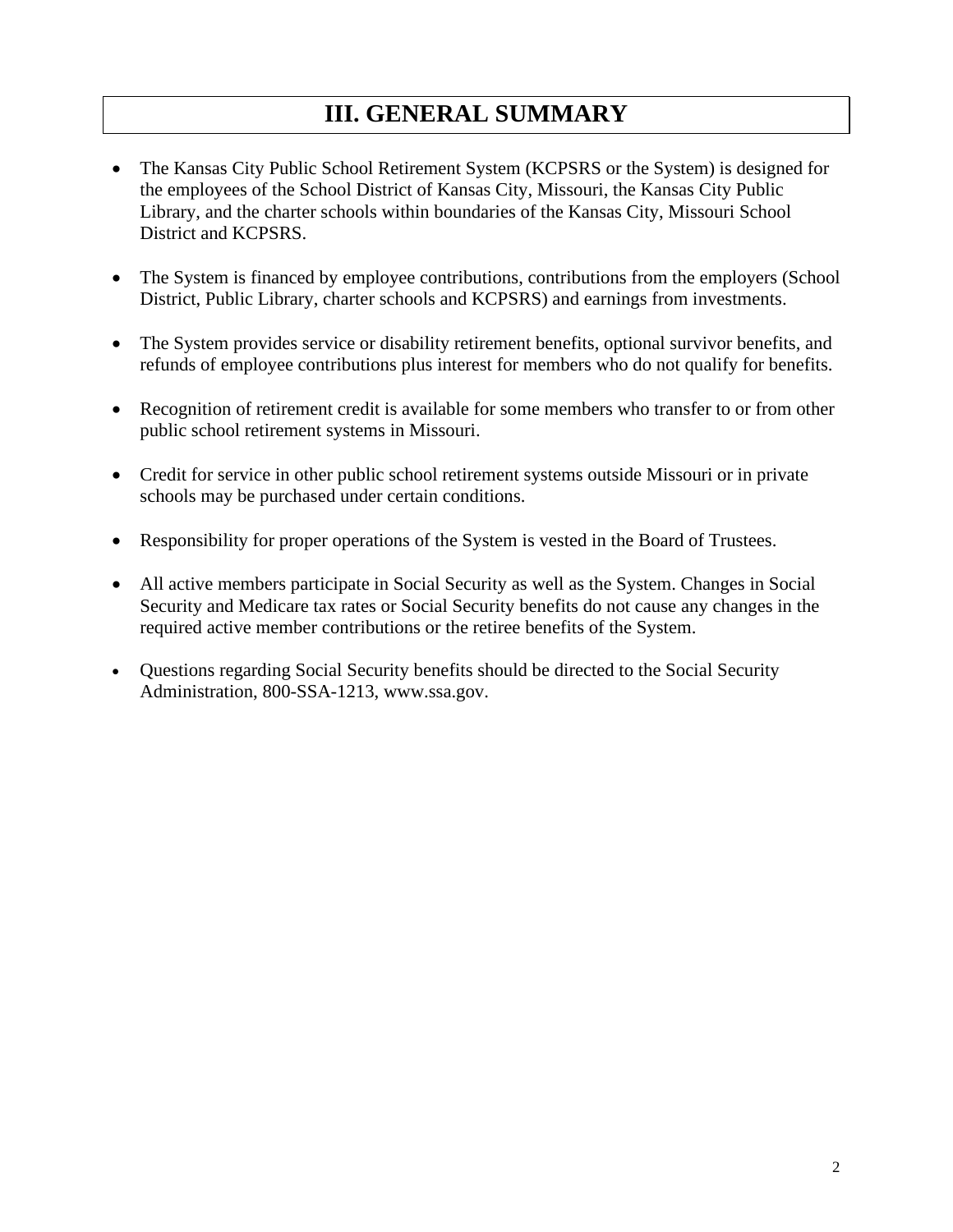# **IV. ADMINISTRATION INFORMATION**

| <b>BOARD OF TRUSTEES</b>     | Establishes governance policies and is responsible for the<br>operation of the System. The twelve member Board of<br>Trustees are selected as follows: The active members of the<br>System elect four active employees to the Board. The<br>retirees of the System elect two retired members. The<br>Kansas City School Board appoints four members. The<br>Public Library Board appoints one member. The twelfth<br>member is the Superintendent of the School District.<br>Except for the Superintendent of the School District, all<br>members serve four-year terms. There are no term limits.<br>All members must reside in the boundaries of the Kansas<br>City School District. |
|------------------------------|----------------------------------------------------------------------------------------------------------------------------------------------------------------------------------------------------------------------------------------------------------------------------------------------------------------------------------------------------------------------------------------------------------------------------------------------------------------------------------------------------------------------------------------------------------------------------------------------------------------------------------------------------------------------------------------|
| <b>EXECUTIVE DIRECTOR</b>    | Implements the policies set by the Board of Trustees and is<br>responsible for the day-to-day operation of the System.                                                                                                                                                                                                                                                                                                                                                                                                                                                                                                                                                                 |
| <b>ACTUARY</b>               | Acts as technical advisor to the Board. Based on actuarial<br>assumptions adopted by the Board the actuary makes<br>annual valuations of the assets and liabilities of the System.                                                                                                                                                                                                                                                                                                                                                                                                                                                                                                     |
| <b>ATTORNEY</b>              | Interprets legal matters for the Board and represents the<br>System in any litigation.                                                                                                                                                                                                                                                                                                                                                                                                                                                                                                                                                                                                 |
| <b>AUDITOR</b>               | Conducts an annual audit of all the System's financial<br>transactions for the Board.                                                                                                                                                                                                                                                                                                                                                                                                                                                                                                                                                                                                  |
| <b>ASSET CONSULTANT</b>      | Provides the Board with information regarding the<br>allocation of invested assets, lends guidance when the<br>Board selects investment managers and monitors the<br>performance of the total portfolio and of the investment<br>managers hired by the Board.                                                                                                                                                                                                                                                                                                                                                                                                                          |
| <b>INVESTMENT MANAGER(S)</b> | Invest the assets of the System within the specific portfolio<br>guidelines established by the Board.                                                                                                                                                                                                                                                                                                                                                                                                                                                                                                                                                                                  |
| <b>CUSTODIAN BANK</b>        | Provides records and safekeeping for the System's<br>securities.                                                                                                                                                                                                                                                                                                                                                                                                                                                                                                                                                                                                                       |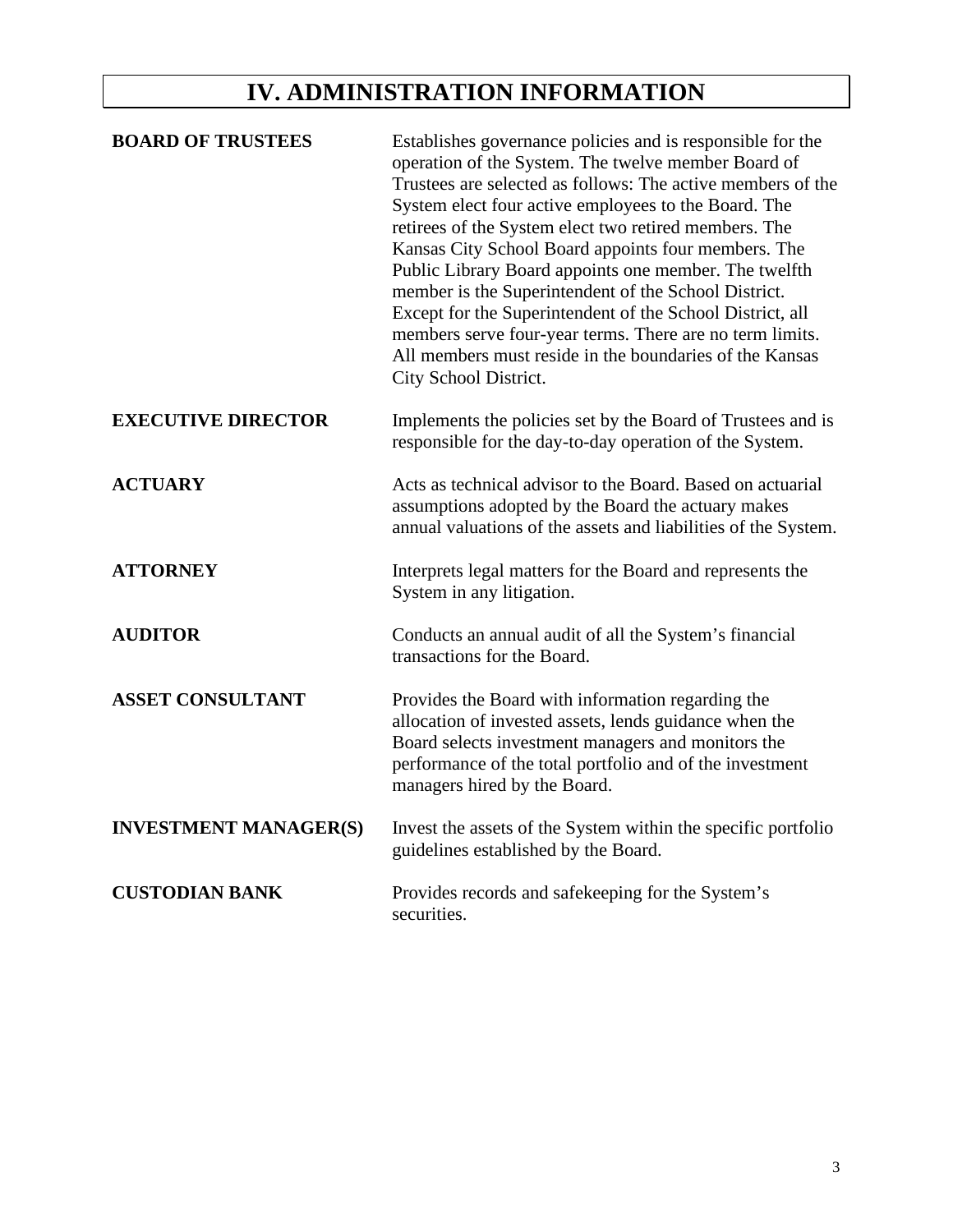### **BOARD OF TRUSTEES**

| Anthony Madry, Chairperson | elected by active members   | term expires 2022 |
|----------------------------|-----------------------------|-------------------|
| Mark Bedell Ed.D.          | Superintendent              | ex-officio        |
| Cecelia Carter             | appointed by School Board   | term expires 2025 |
| <b>Eddie Smith</b>         | appointed by School Board   | term expires 2023 |
| Brian Welch                | appointed by School Board   | term expires 2024 |
| Debbie Siragusa            | appointed by Public Library | term expires 2022 |
| Lauren Amicone             | elected by active members   | term expires 2023 |
| Jamekia Kendrix            | elected by active members   | term expires 2025 |
| Roger Offield**            | elected by active members   | term expires 2024 |
| Horace Coleman, Jr.        | elected by active members   | term expires 2022 |
| <b>Beverly Pratt</b>       | elected by retired members  | term expires 2024 |
| Curtis L. Rogers           | elected by retired members  | term expires 2022 |
|                            |                             |                   |

*\*\*Mr. Offield is a charter school employee*

## **ADMINISTRATIVE STAFF**

| Jim Roehner Executive Director               |
|----------------------------------------------|
| Mary Myers Senior Administrative Assistant   |
| Erica Hill Benefits Administrator & Educator |
| Jill Chaloupka Benefits Data Analyst         |
| Shannon McClain Retiree Services Coordinator |
| Laura J. Oswald Associate Director           |
| Joe Schaefer Information Technology Manager  |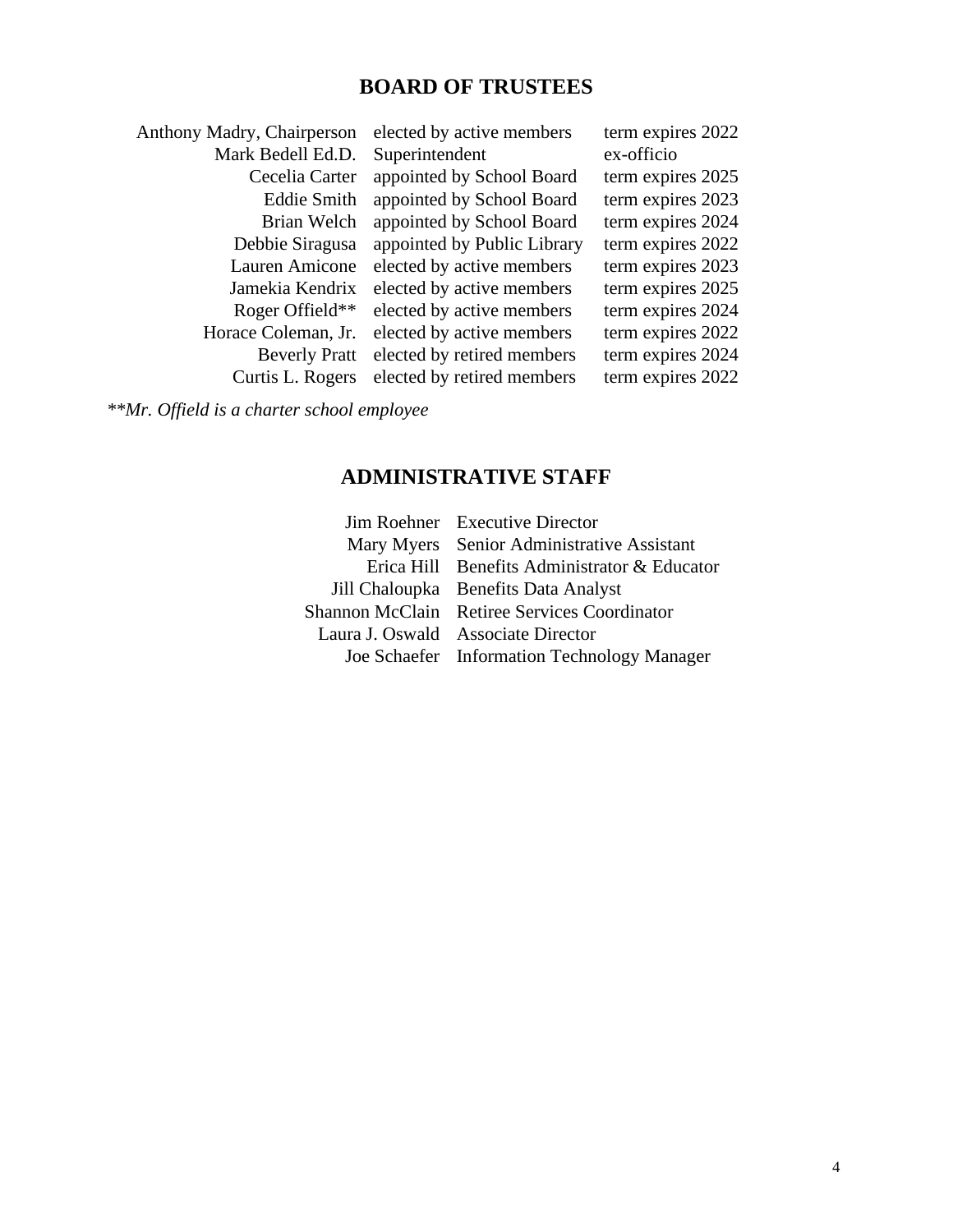# **V. MEMBERSHIP INFORMATION**

#### **MEMBERSHIP**

All regular full-time employees who receive compensation provided by the Kansas City Missouri School District, the Kansas City Public Library, a charter school within the boundaries of the Kansas City, Missouri School District, and KCPSRS are active members of the System as a condition of employment.

A regular full-time employee is a person employed in a position requiring service of not less than twenty-five hours per week, and not less than nine months per year.

#### **CONTRIBUTIONS**

All active members (employees) contribute 9% of their regular salary to the System. The employee contributions are withheld from gross pay (before taxes) and credited to each individual's KCPSRS account. These contributions can be refunded only if an active member ceases covered employment and forfeits the service credit accrued by their contributions. Active members may not borrow against their KCPSRS account, nor take a hardship withdrawal.

Employers also make contributions to the plan. Effective January 1, 2020, the employer contribution rate is 12%. The employer contributions are not a "match" contribution, meaning employer contributions are not credited to individual's KCPSRS account. The employer contributions go into a general reserve account to pay long-term retirement benefits.

#### **VESTING**

Vesting relates to a member's entitlement of benefits. Once a member acquires 5 years of creditable service, the member is vested in the System. A vested member has a right to a KCPSRS monthly benefit when all other eligibility requirements are met.

#### **CREDITABLE SERVICE**

#### **EARNED SERVICE CREDIT**

Creditable service means the time a regular employee spent working and making contributions to KCPSRS via payroll deduction.

#### **PURCHASED SERVICE CREDIT**

In some cases, service credit can be purchased by the member for time when the member was not a regular employee.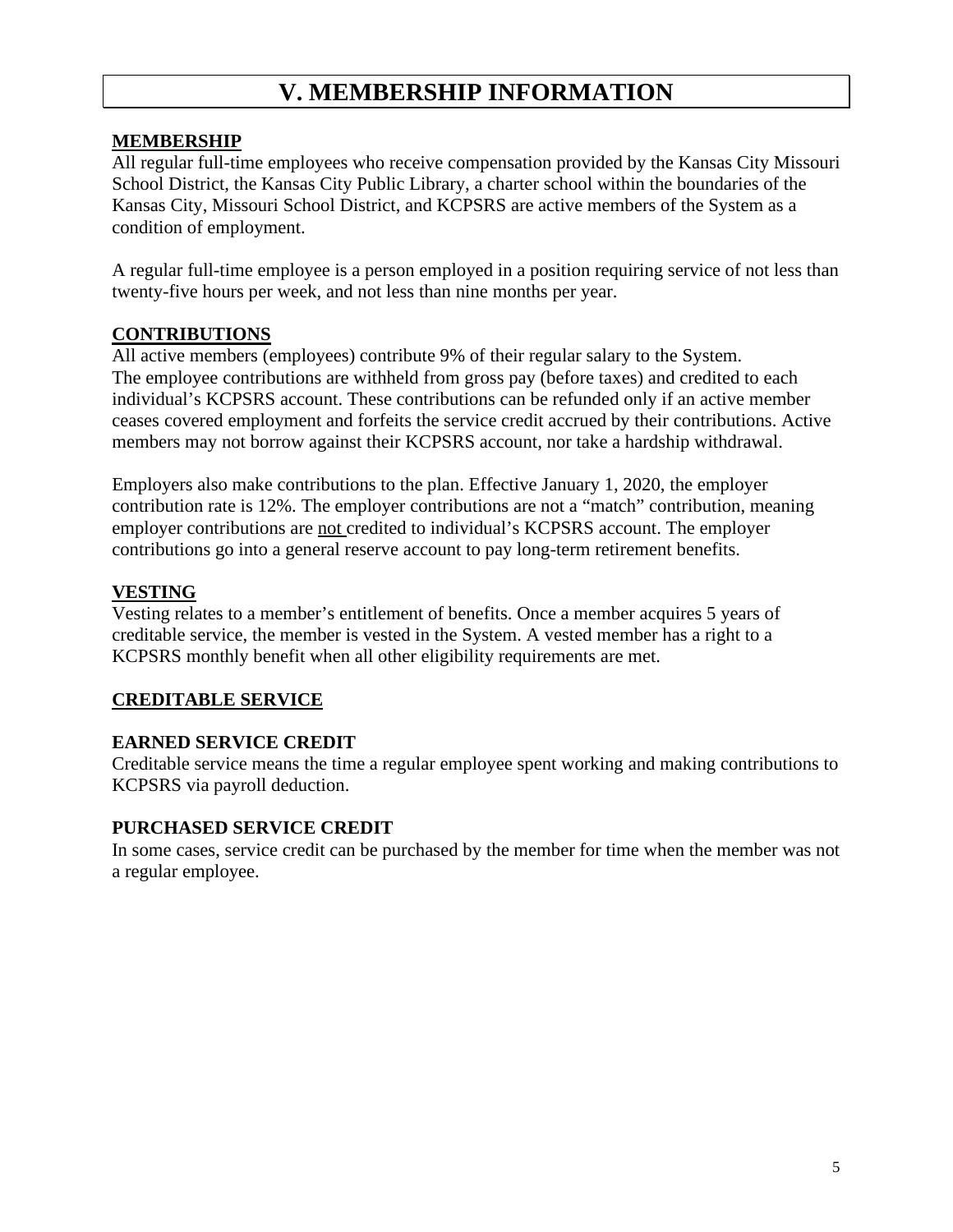#### **REINSTATEMENT OF PRIOR SERVICE**

If a member terminates employment and takes a refund of all their accumulated contributions, that individual may, after reemployment and before retirement, purchase all creditable service that was previously refunded. The cost of the purchase of service will be the amount of the refund plus interest from the refund date to the date of payment for the purchased service.

#### **PURCHASE OF SERVICE - LEAVE OF ABSENCE**

Any active member who is granted a qualified leave of absence may purchase creditable service for the period of leave if the following conditions are met:

- 1) The leave must be granted by the member's employer's board of directors for academic or health/family leave purposes.
- 2) The member must return to employment within one year of the leave approval date.

The member must apply for service credit and pay for the credit before retirement. The cost of the purchase and the method of payment will depend upon several factors. Inquiries should be directed to KCPSRS.

#### **PURCHASE OF MISSOURI PUBLIC SCHOOL SERVICE CREDIT**

If a KCPSRS member has service from another public school, library, college, junior college or university system in the State of Missouri, they may elect to purchase or transfer service credit to KCPSRS. Certain requirements must be met:

- 1) Credit toward retirement must be withdrawn from the previous system.
- 2) The member must be a regular full-time employee when the purchase is made.
- 3) Application for the purchase or transfer must be made before retirement from KCPSRS.
- 4) Service purchase must be paid for before KCPSRS retirement.

Other requirements exist, depending on the amount of service to be purchased. The cost of this type of purchase varies based on the number of years as well. Contact KCPSRS for more information.

**KCPSRS can provide details regarding eligibility and required steps for purchasing or transferring service credit.**

(Purchased service generally does not count for vesting purposes, except military service, reinstatement of service and purchased service for approved leave of absence.)

(Purchasing service may seem very confusing and expensive, but it may be beneficial when it comes time to retire. If you are eligible to use any of these purchase options, you should contact KCPSRS to find out if making the purchase would be worthwhile for you.)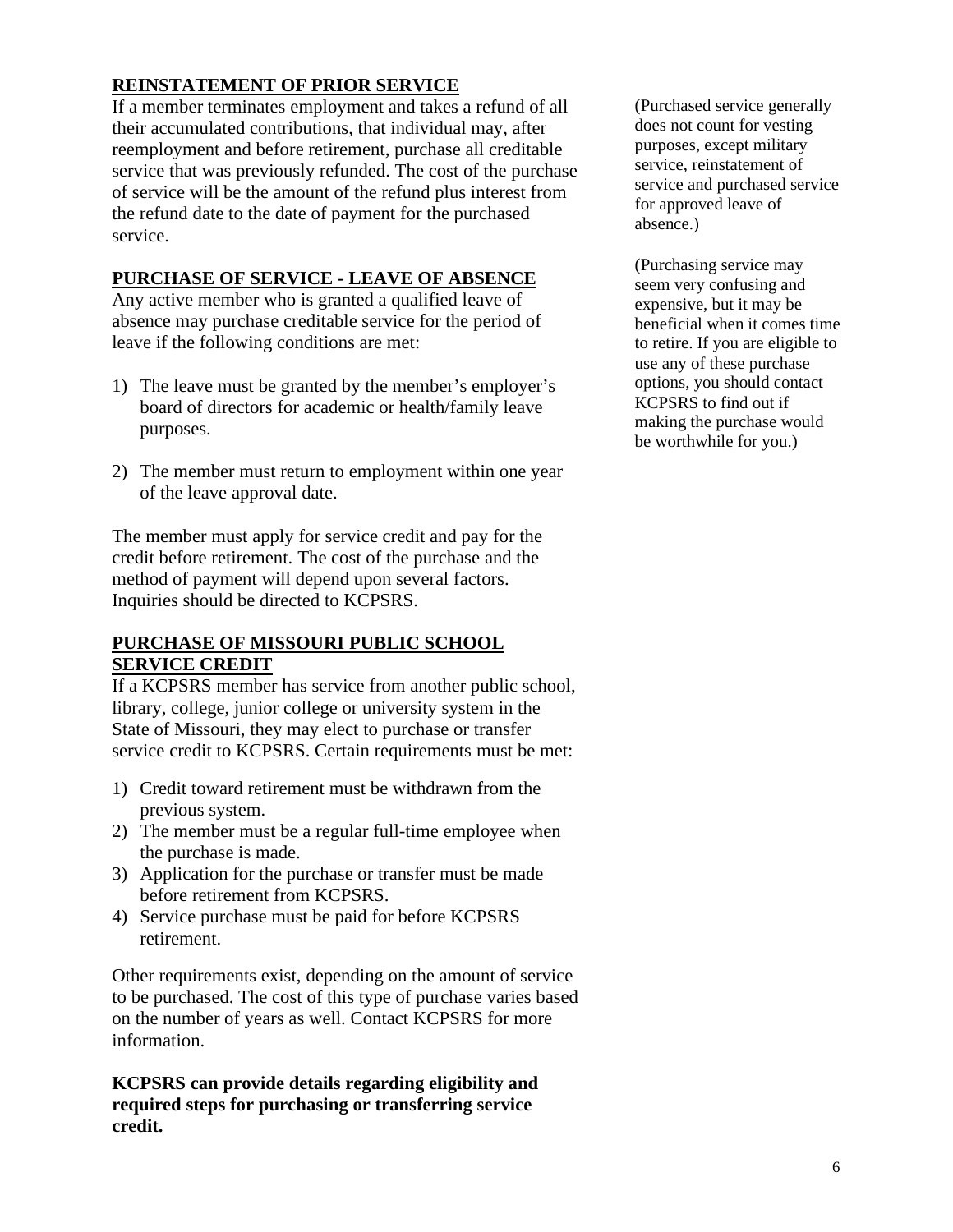#### **MILITARY SERVICE CREDIT**

Any active member of KCPSRS who enters service in the armed forces of the United States, after reemployment and before retirement, may purchase and receive credit for the military service. For this service to be eligible for credit the period of leave must not exceed five years, it must have ended in an honorable discharge, and application for reemployment with one of the employers must have been filed within the required time after discharge. The application and the purchase must be made within five years from the date of reemployment.

Any active member of KCPSRS who leaves their employment to enter service in the armed forces of the United States and dies during that service will have the System count their period of qualified military service as creditable service for vesting purposes, but not for benefits. This has no effect on members who already achieved five years of creditable service prior to entering the armed forces. If the period of military service causes the member to reach five years (vested status), his/her beneficiary will be entitled to the survivor benefit under Section 169.326 if the designated beneficiary is a dependent as defined in that section.

#### **PURCHASE OF OUT-OF-STATE SERVICE**

Members who were previously employed in another public school district, library, college, junior college or university outside the state of Missouri, may be eligible to purchase credit for that service. To do so, all credit from the previous retirement system must be withdrawn.

#### **PURCHASE OF PRIVATE SERVICE**

Members who were previously employed by a private school, library, college, junior college or university prior to becoming an active member of KCPSRS may be eligible to purchase KCPSRS service credit based on that prior employment. To do so, all credit from the previous retirement system must be withdrawn.

#### **FIVE-TENTHS OF A YEAR**

Any member who is within five years of being eligible for KCPSRS retirement may purchase up to five-tenths of a year of creditable service for the purpose of achieving the minimum creditable service time for a KCPSRS retirement benefit.

(Purchased service for periods of military leave will apply toward the minimum service requirement for vesting and for disability retirement.)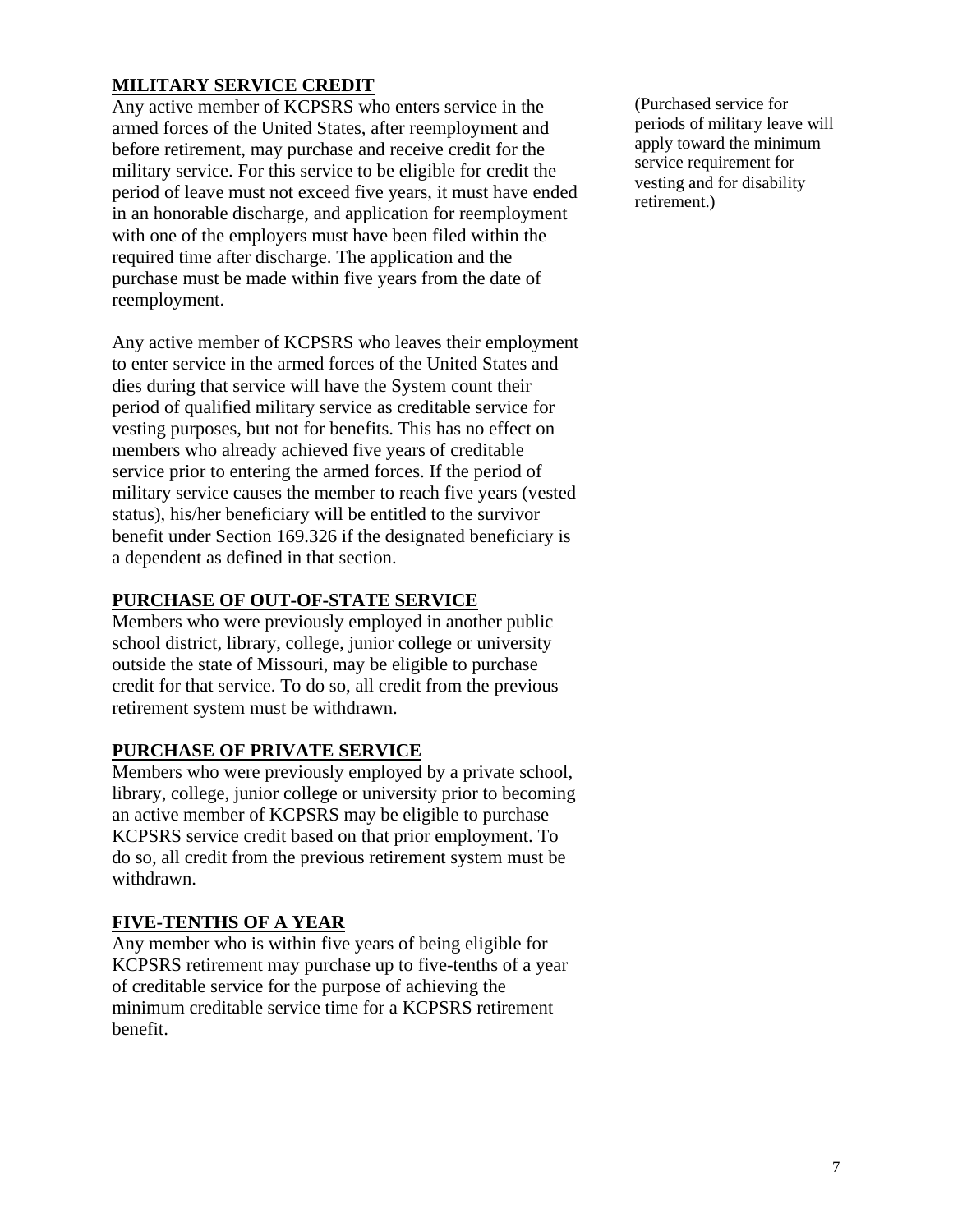#### **MISSOURI RECIPROCITY (RECOGNITION OF SERVICE)**

Provisions of RSMO 169.569 shall apply only to individuals with an effective retirement date after June 30, 2003.

The rule states, to determine eligibility for regular or early retirement with each of the respective systems, an individual may combine service credit from each of the four systems in Missouri:

- The Public School Retirement System of Missouri (PSRS)
- The Public School Retirement System of St. Louis (PSRSSTL)
- The Public School Employee Retirement System of Missouri (PEERS)
- The Kansas City Public School Retirement System (KCPSRS)

with which the individual has at least five years of creditable service. Service credit from a retirement system with which the individual has less than five years of service may not be combined with any other service credit under this rule. Service credit may not be combined for any other purpose. Only service credit that is certified by the relevant system may be combined pursuant to this rule. An individual may not combine credit with other credit that is based on the same period of employment.

Furthermore, service credit may only be combined pursuant to this rule only for service retirement eligibility and shall not be combined to determine eligibility for any other benefit payable by any system, including, but not limited to disability, surviving spouse and/or children benefits or minimum benefits.

Recognizing service may allow an individual to retire sooner. However, each retirement benefit is calculated using only the years of service and salary on record with each of the retirement systems.

| <b>Examples</b>        |            |
|------------------------|------------|
| <b>Plan B</b>          |            |
| If you are:            |            |
| Age                    | 55         |
| Have 15 years w/KCPSRS | 15         |
| Have 5 years w/PSRS    |            |
|                        | 75 credits |

| <b>Plan C</b>          |            |
|------------------------|------------|
| If you are:            |            |
| Age                    | 55         |
| Have 20 years w/KCPSRS | 20         |
| Have 5 years w/PEERS   |            |
|                        | 80 credits |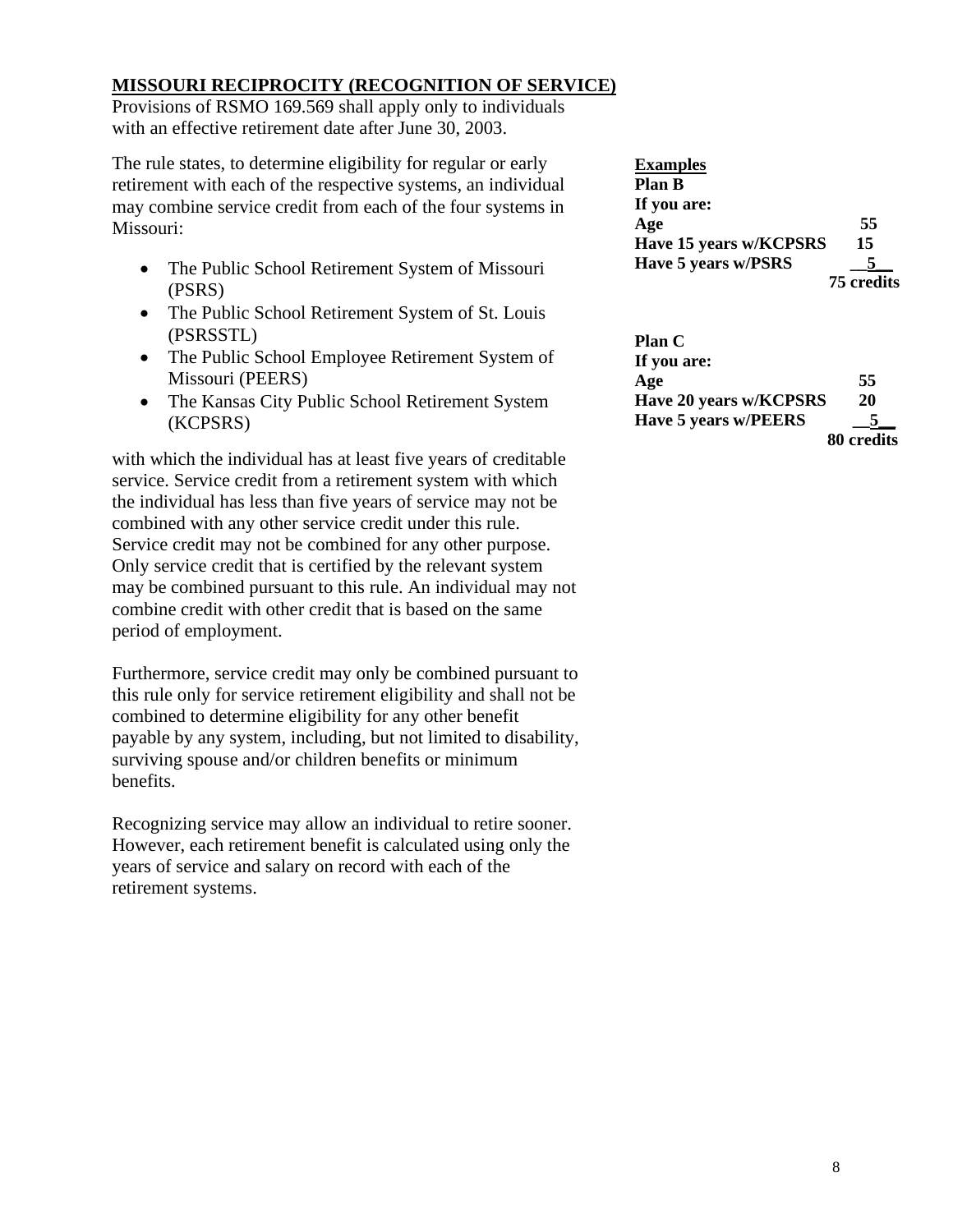# **VI. BENEFITS**

#### **REGULAR RETIREMENT BENEFITS**

In order to receive a regular retirement benefit you must meet the following qualifications:

#### **Plan B (Members retiring on or after June 30, 1999 and hired prior to January 1, 2014)**

- 1) Be **vested** (see page 5).
- 2) Be **60 years old**; **or** have at least **75 credits (points)**. Each year of creditable service (prorated for fractional years) is equal to one credit, and each year of age (prorated for fractional years) is equal to one credit.
- 3) Have terminated employment with any KCPSRS participating employers (KC School District, Public Library, or a charter school within the KCMSD boundaries, or KCPSRS).

#### **Plan C (Members hired after January 1, 2014)**

- 1) Be **vested** (see page 5).
- 2) Be **62 years old**; **or** have at least **80 credits (points)**. Each year of creditable service (prorated for fractional years) is equal to one credit, and each year of age (prorated for fractional years) is equal to one credit.
- 3) Have terminated employment with any KCPSRS participating employer (School District, Public Library, or a charter school within the KCMSD boundaries, or KCPSRS).

#### **EARLY RETIREMENT BENEFITS**

Members may choose to receive a **reduced monthly benefit** once vested **and** have attained the age of 55. The monthly benefit will be reduced based on the number of months the member lacks meeting the full retirement requirement of being at least age 60 under Plan B or age 62 under Plan C (see Appendix B, page 20).

(A point is another term for credits – it is your age plus the years of service you have earned. Every year you work, you earn two points – one for your age and one for the year you work.)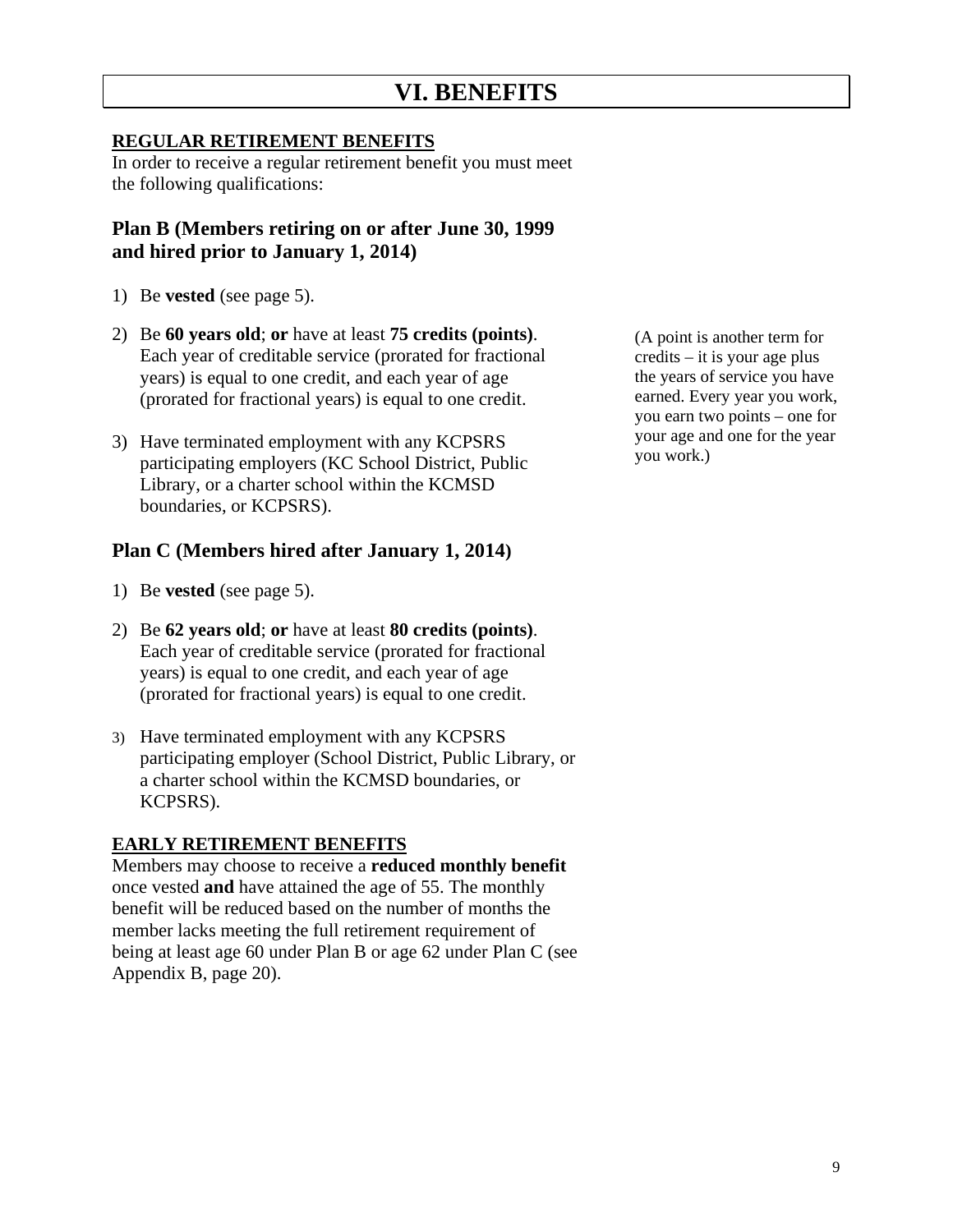#### **DISABILITY BENEFITS**

Members may be eligible to receive a disability retirement benefit if the following requirements are met:

- 1) Member is **vested.**
- 2) Member is **unable to perform** their employment duties.
- 3) This incapacity is likely to be **permanent.**
- 4) The disability must be **certified** by the System's Medical Board and approved by the Board of Trustees.
- 5) Disability retirees will be subject to **periodic reevaluations of** their disability.
- 6) Disability retirees may be subject to annual **income restrictions**.
- 7) The disability commenced while the individual was an active member (employed with a covered employer).

#### **DEATH BENEFITS**

If you die prior to taking a monthly retirement benefit, and your **primary beneficiary** for the plan is a surviving spouse, a dependent child under age 19, or a dependent parent, the primary beneficiary is entitled to receive a monthly retirement benefit if:

1) You were an **active Member** of the Plan;

#### **or**

2) You were an **inactive vested Member** and you met **the age and service requirements** for either a regular or an early retirement benefit.

The beneficiary you designate for your KCPSRS account can be someone other than the beneficiary designated on your employer's life insurance program.

(Application for disability benefits may be made after you cease to be an active member, provided the disability commenced while you were an active member and provided the application be made no later than six months after you ceased to be an employee of one of KCPSRS's participating employers.)

(Death benefits are not the same as the survivor payment options you may choose when you retire. Death benefits are paid to your surviving spouse or dependent if you die before receiving benefits yourself.)

(Always notify KCPSRS when you wish to change the beneficiary on your KCPSRS membership record.)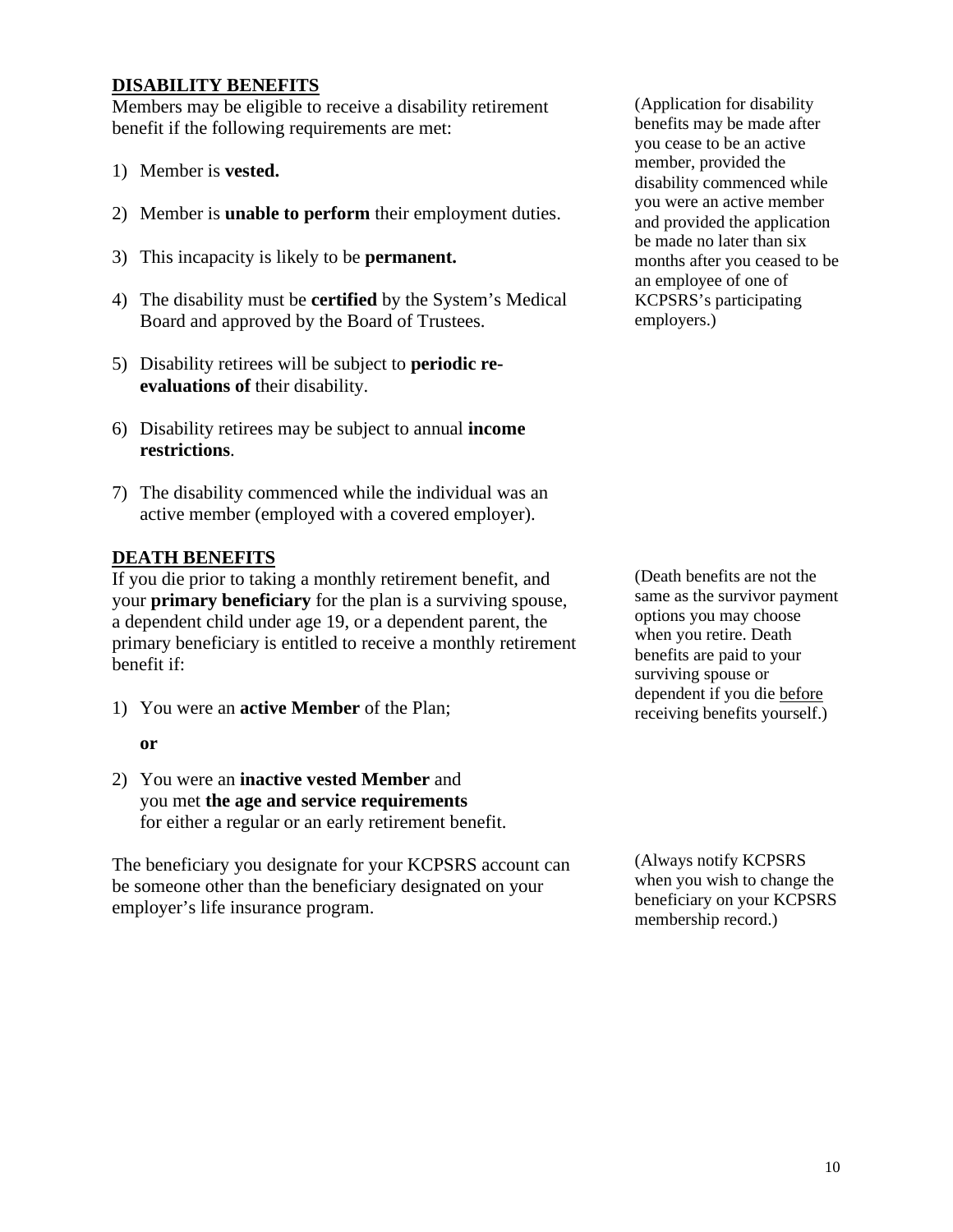#### **REFUND OF YOUR CONTRIBUTIONS**

KCPSRS is designed to provide lifetime monthly benefits to qualified members. KCPSRS benefits are financed through contributions made by the members and the employers. However, if you do not qualify for a current or future KCPSRS monthly benefit, or if you choose to take a refund of your account instead of a monthly benefit, then you have the right to receive a refund of your employee contributions plus any earned interest on those contributions after you have satisfied a 60 calendar day and a 15 work day "break in service." The employer contributions are not refunded.

#### **NON-VESTED MEMBER REFUND**

If you stop working for the employer before qualifying for a KCPSRS monthly benefit, then you may terminate membership in KCPSRS and request a refund of all your employee contributions plus earned interest. Contributions and interest earned are subject to taxation at the time of refund unless the money is rolled directly into an IRA or a qualified retirement plan. In addition, if you are under age 59½, the IRS generally assesses an additional 10% penalty on all withdrawals. Taking a refund of your account eliminates your entitlement to any future KCPSRS retirement benefits. Contributions left in the plan by non-vested members will earn interest for up to four years after termination of employment.

#### **VESTED MEMBER REFUND**

You have a right to a refund of all your employee contributions and interest if you are no longer employed by any of the covered employers and you have not applied for a KCPSRS monthly benefit. All pretax contributions and interest earned are subject to taxation when refunded unless rolled directly to an IRA or a qualified retirement plan. In addition, if you are under the age 59½, the IRS generally assesses an additional 10% penalty on all withdrawals. Taking a refund of your account eliminates your entitlement to any future KCPSRS retirement benefits. Contributions left in the plan by a vested member will continue to earn interest each year until the member is eligible for KCPSRS monthly benefit or dies.

#### **DEATH OF MEMBER PAYMENT**

If you die before taking a KCPSRS monthly benefit, all your employee contributions plus interest will be paid to your designated beneficiary or to your estate. See page 10 for the exception to this.

(You cannot gain access to your contributions via loans or hardship withdrawals while you are member of the System. Since membership in KCPSRS is a condition of employment, a refund is available only after the required "break in service" and you submit a completed Request of Refund form.)

(If you think there is a chance you may go back to work for the School District, Library, Charter Schools or KCPSRS you may want to leave your contributions in the System. Your assets will earn interest for up to four years, and if you go back to work the prior service will be counted toward the calculation of your retirement benefit.)

(A refund may look very attractive because, in many cases, it represents one of the largest sums of money you may ever accumulate. However, bear in mind that although the refund may seem like a lot of money, you will want to compare it to amount of monthly benefits you will not receive, if you withdraw funds.)

(Beneficiaries may defer tax on lump sum payments by electing rollovers (or direct transfers to IRAs in the case of non-spouse beneficiaries).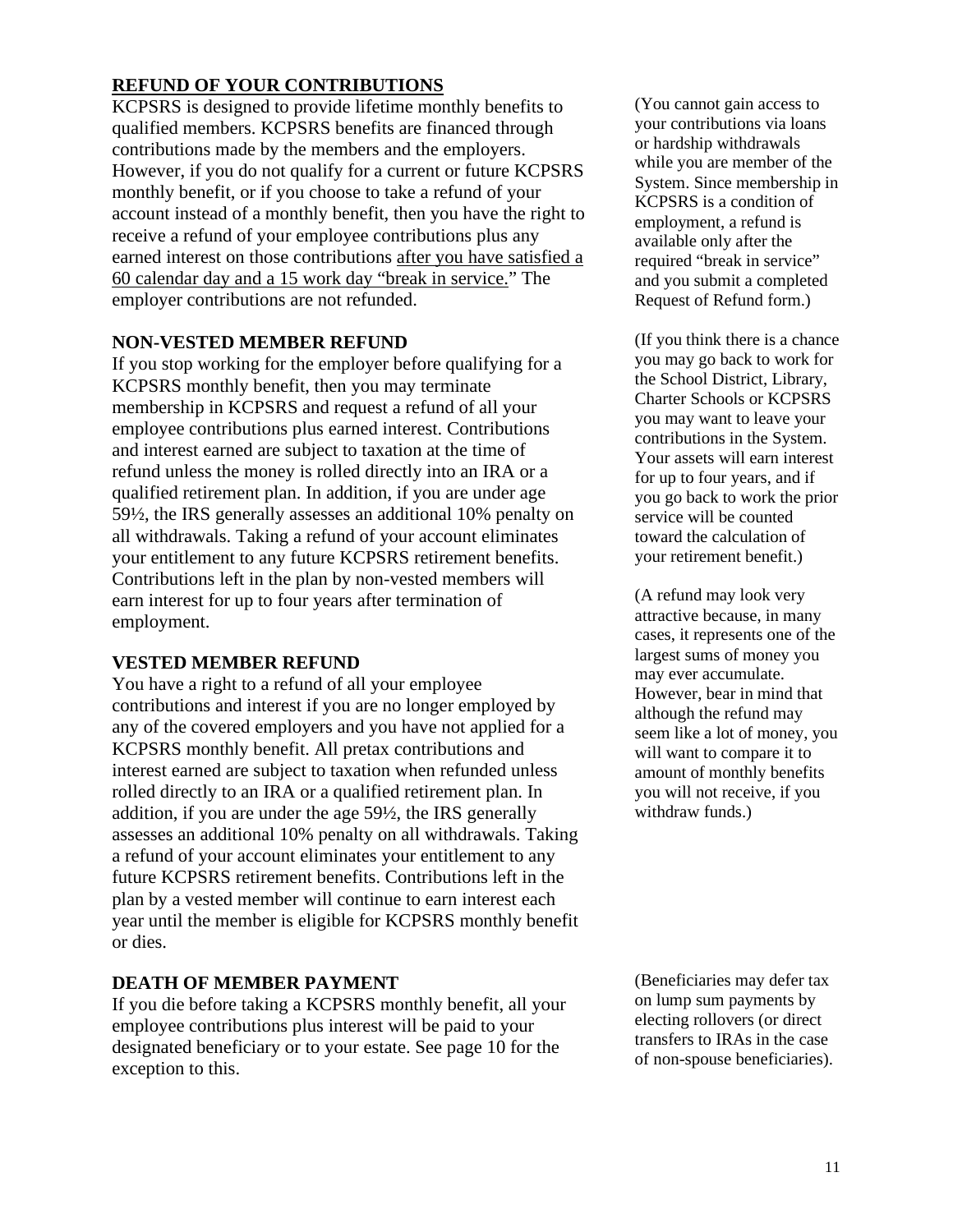# **VII. BENEFIT CALCULATIONS**

#### **DEFINITIONS**

**Average Final Compensation (AFC)** The highest **average** annual compensation on which contributions were made, for any **four consecutive years** of contributable service.

Years of Creditable Service (YCS) The number of years a regular employee i**s** a contributing member of the retirement system.

#### **REGULAR RETIREMENT**

**PLAN B** (Anyone who retires on or after June 30, 1999 and was hired prior to January 1, 2014)

Your retirement benefit is the product of your Average Final Compensation, times your Years of Creditable Service, times 2%, subject to the minimum and maximum limits.

Dividing the annual retirement benefit by 12 equals the monthly benefit amount.

#### **AFC x 2% x YCS = MONTHLY BENEFIT 12**

**PLAN C** (Anyone hired on or after January 1, 2014) Your retirement benefit is the product of your Average Final Compensation, times your Years of Creditable Service, times 1.75%, subject to the minimum and maximum limits.

Dividing the annual retirement benefit by 12 equals the monthly benefit amount.

#### $\text{AFC} \times 1.75\% \times \text{YCS}$  = MONTHLY BENEFIT **12**

#### **MINIMUM RETIREMENT**

Members who retire with at least 10 years of creditable service are entitled to a minimum basic benefit as follows:

**10 to 20 Years Creditable Service**--\$150 plus an additional \$15 per month for each full year of creditable service over 10.

**20 Years Creditable Service--**\$300 monthly minimum basic benefit.

See Appendix A for an example and a worksheet to help you estimate your retirement benefit.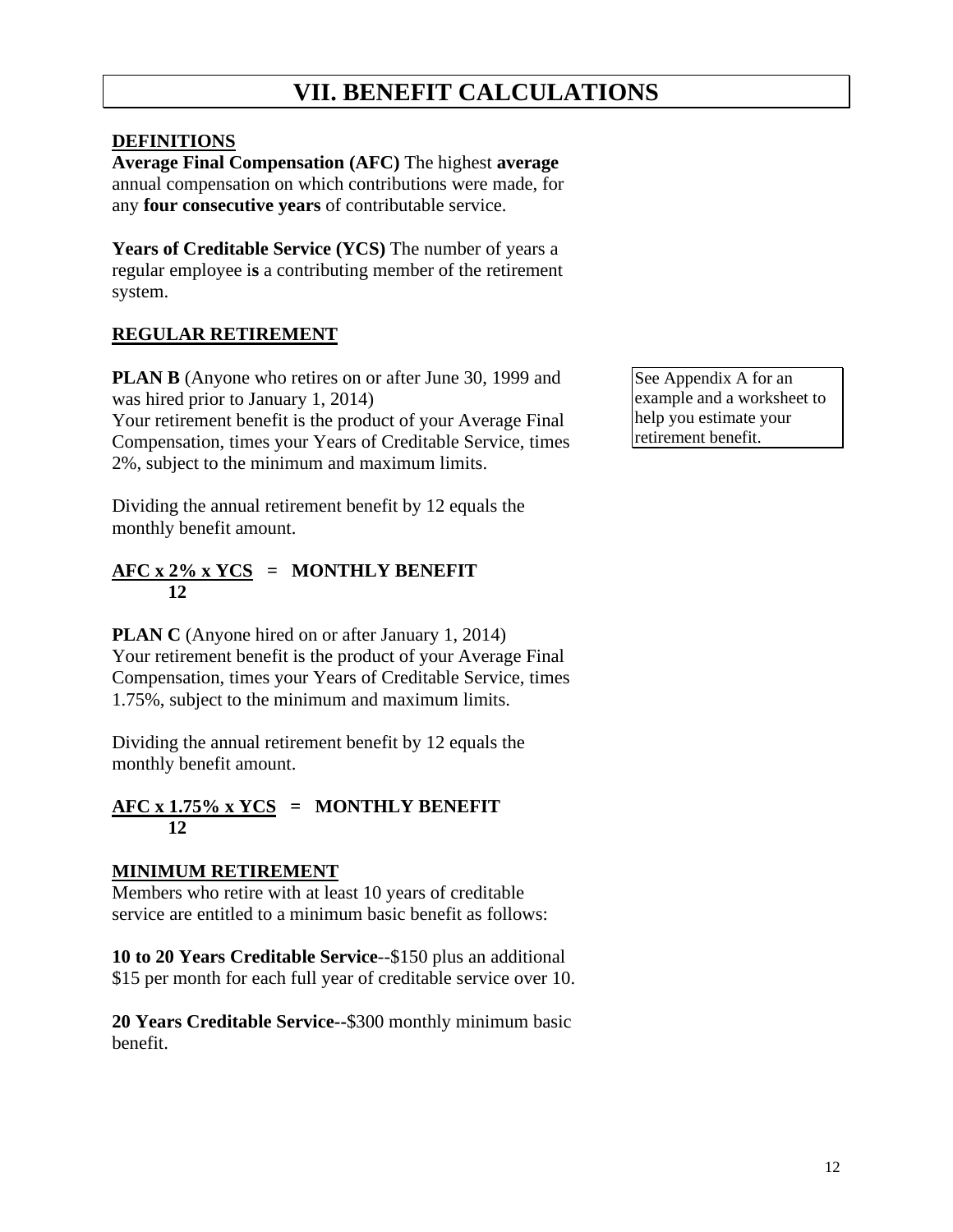#### **MAXIMUM RETIREMENT**

The maximum retirement benefit is 60% of Average Final Compensation. Therefore, even if you have more than 30 years of contributable service for Plan B or 34.25 years of contributable service for Plan C, your benefit will not exceed 60% of your AFC.

#### **EARLY RETIREMENT**

The early retirement benefit calculation reduces the regular retirement benefit based on an actuarial factor for the number of months prior to normal retirement age that a member elects to receive a benefit.

#### **DISABILITY RETIREMENT**

A member must be vested (5 years of service) to qualify for disability. A disability benefit is calculated using the regular retirement calculation; however, you are deemed to have reached retirement age at the time you qualify for disability benefits.

The minimum disability benefit is either, 25% of your average final compensation, or a benefit calculated using the maximum years of credible service assuming the member worked to age 60---whichever is smaller.

Disability benefits are subject income restrictions and reevaluations (see page 10).

#### **Contact KCPSRS to find out how disability provisions might apply to your situation.**

#### **DEATH BENEFIT FACTORS**

If a member's beneficiary is entitled to receive a monthly benefit under the death benefit provisions, that benefit will be calculated based on the following:

- 1) The regular retirement benefit formula and using your date of death as the date of retirement.
- 2) If a member dies while an active member, the years of service will be the greater of ten or their actual years of service.
- 3) Member's beneficiary will receive the 100% survivor benefit known as "Option 1" (see Benefit Payment Options).
- 4) If the beneficiary is a dependent child, the benefit will terminate when the child reaches age 19.

Appendix B is a table containing the factors used to calculate the reduced early retirement benefit.

**EXAMPLE:** Pat is 57 years and 7 months old when he decides to retire. He is a plan B member. His benefit of \$581.25 is reduced to \$467.95 because he is taking an early retirement benefit.

 $($581.25 \times .80507 = $467.95)$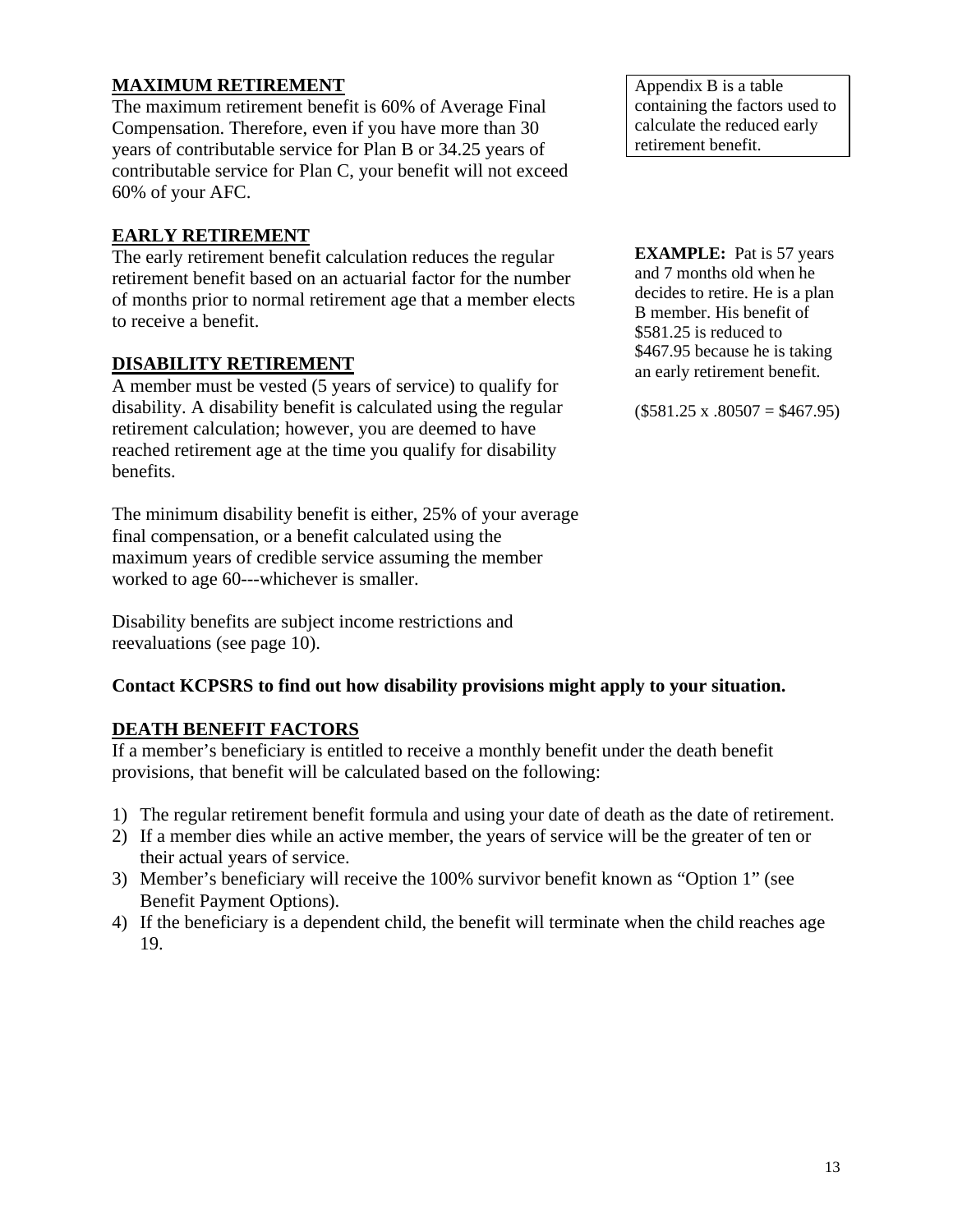# **VIII. BENEFIT PAYMENT OPTIONS**

#### **BENEFIT PAYMENT OPTIONS**

Retirement benefits are paid monthly for life. The member may select the payment option that best suits his or her financial needs. Once the first payment is received the member may not change their payment option.

**Basic Benefit** is based on the regular retirement benefit calculation and, if applicable, the early retirement reduction factor. Payable monthly for as long as you live. Should you die within the first years of retirement and, **IF** there is any remaining balance of your contributions plus interest then your designated beneficiary will receive a refund of any remaining balance. You must designate a beneficiary in the event any final payment be due.

**Option 1 (100% Survivor)** provides a reduced benefit to you for the rest of your life and, upon your death, the same benefit for your designated survivor for the balance of their life. If your survivor dies before you, your retirement benefit will be increased to the Basic Benefit amount. Death certificate required prior to the increase. After the death of both you and your survivor, no further benefits will be paid.

**Option 2 (50% Survivor)** provides a reduced benefit to you for the rest of your life and, upon your death, a benefit for your designated survivor that is 50% of your monthly benefit. If your survivor dies before you, your monthly benefit is increased at that time to the Basic Benefit amount. Death certificate required prior to the increase. After the death of you and your survivor no further benefits will be paid.

**Option 3 (Life Only)** pays a slightly higher benefit than the Basic Benefit. However, if you should die before receiving retirement payments totaling the amount of your contributions plus interest, there is no payment to your beneficiary or estate. **EXAMPLE:** Pat knows that his wife Chris would require nearly his entire benefit to live on if he dies first. To guarantee Chris's lifetime income, Pat chooses Option 1.

**EXAMPLE:** Pat would like to guarantee Chris a portion of his retirement income, but it is more important that they maximize their household income while both are alive. Option 2 might be the best choice.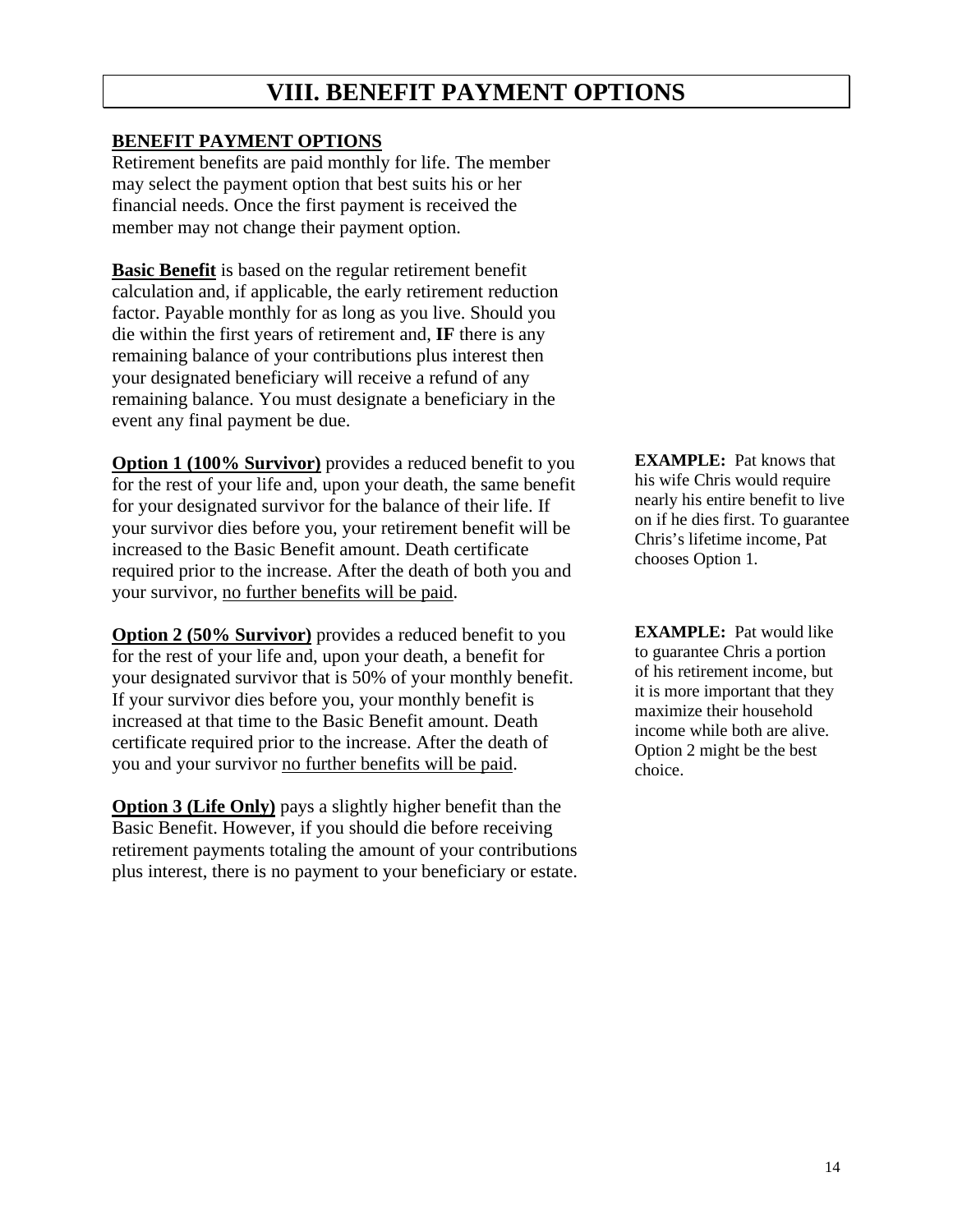# **IX. INFORMATION FOR RETIREES**

#### **RETIREE STATEMENTS**

On December 31<sup>st</sup> of each year, a retirement benefit statement is mailed to all retirees/payees, which reflects the all the retirement payments made to the retiree/payee during that year. In addition, a statement is mailed out when a retiree/payee makes changes to their address, bank account, or tax withholding. Retirees/payees may securely access their membership information at any time from any device with internet access via *My Account* on the KCPSRS website at [www.kcpsrs.org.](http://www.kcpsrs.org/)

#### **RETIREMENT PAYMENTS DIRECT DEPOSIT**

KCPSRS strongly encourages retirees/payees to have their monthly retirement benefits directly deposited to their personal bank account. It is the safest and fastest method of receiving monthly benefit payments. Direct deposited benefits are electronically transferred to the retiree/payee's bank account on the last business day of the month. The Direct Deposit form may be found on our website [www.kcpsrs.org](http://www.kcpsrs.org/) in the *Retirees* tab on *Important Forms for Retirees*.

#### **PAPER CHECKS**

If a retiree/payee does not have a bank account, KCPSRS will mail the benefit check on the business day before the last business day of the month.

Retirement checks sent through the U.S.P.S. are not considered late until the  $10<sup>th</sup>$  of the following month.

If this occurs, contact KCPSRS (816-472-5800) to request a replacement check. There is a \$30 "stop pay" check fee for any check that needs to be reissued.

KCPSRS can provide the forms necessary to initiate direct deposit of your benefits.

#### **CHANGE OF ADDRESS, TAX WITHHOLDING, AND/OR BANK ACCOUNT**

KCPSRS must receive changes of address, tax withholdings and/or direct deposit account changes by the  $15<sup>th</sup>$  of the month for the changes to take effect for that month's payment.

Retirees with direct deposit have their check deposited securely and consistently on the last business day of the month.

Social Security has made direct deposit mandatory.

Direct deposit is secure and dependable.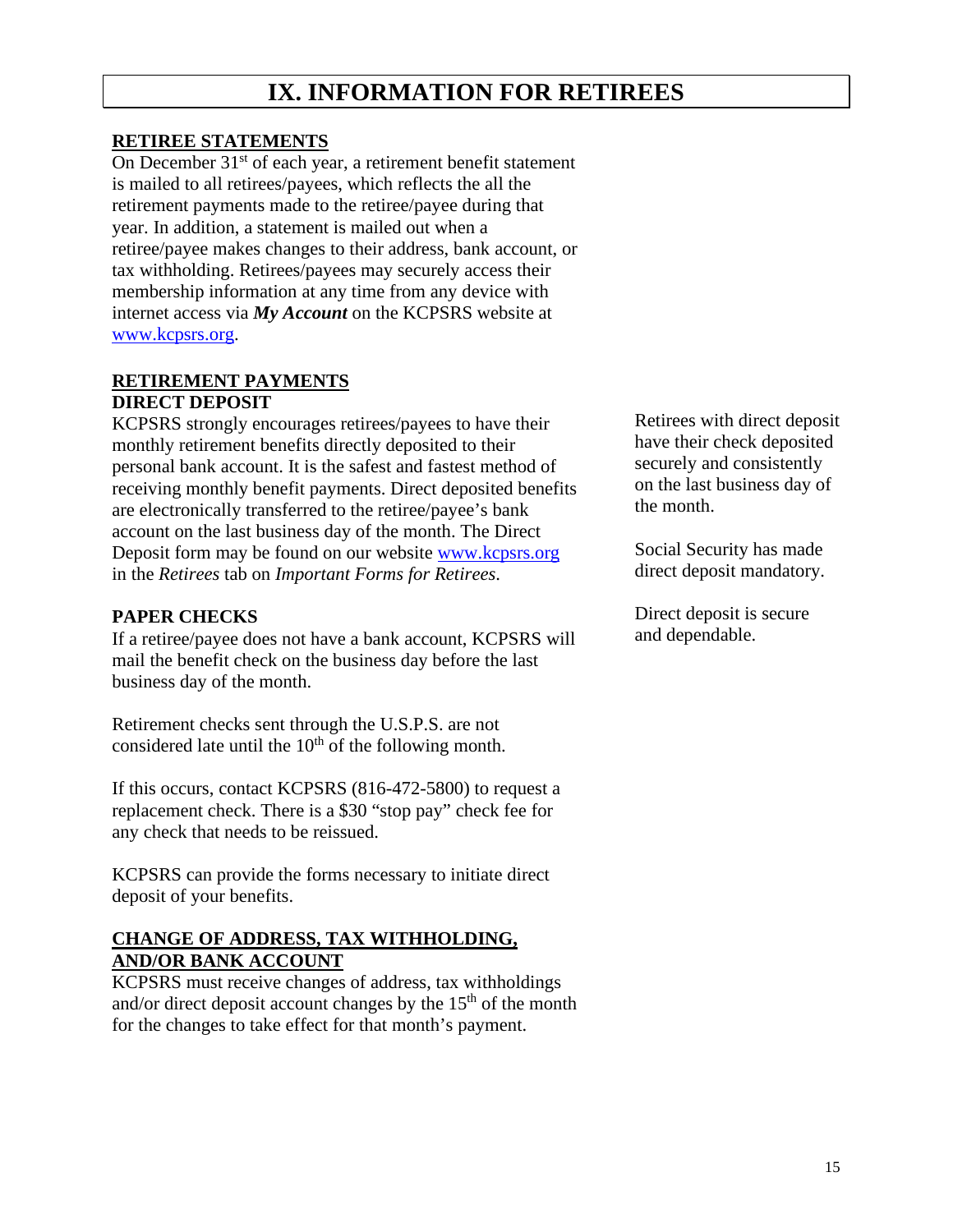Retirees/payees may update their mailing address and tax withholdings by accessing their member account by:

- 1. On-line -- Log-in to *My Account* on the KCPSRS website at [www.kcpsrs.org.](http://www.kcpsrs.org/)
- 2. Submitting the appropriate form to KCPSRS via US mail, email, or fax (forms can be downloaded from the website [www.kcpsrs.org](http://www.kcpsrs.org/) Retiree Tab or call KCPSRS to have a form mailed to you.
- 3. Address changes may be requested via a phone call to KCPSRS 816-472-5800. Identifying information will need to be verified.

Updating your bank account for direct deposit requires a completed direct deposit form.

### **TAX WITHHOLDING**

All or part of benefit payments will be subject to income taxation. Retirees/payees may request federal and Missouri tax to be withheld from their benefits. If a federal withholding form is not submitted, KCPSRS is required to assess the standard tax withholding from benefit payment.

KCPSRS issues an IRS Form 1099-R to every person who receives a benefit or a refund during the year. The form lists the amount of benefits or refund paid in the calendar year and the tax withholdings. This form should be used in filing personal income tax returns for the year. Payees may securely access membership and payment information from any device with internet access. Log-in to *My Account* on the KCPSRS website at [www.kcpsrs.org.](http://www.kcpsrs.org/)

#### **RETURNING TO WORK**

**REEMPLOYMENT** in a full-time position with the Kansas City Public School District, Public Library, or a Kansas City charter school requires the retiree to suspend their monthly retirement check. **Retirees are responsible for notifying KCPSRS prior to the month reemployment begins so the monthly retirement benefit can be suspended in a timely manner, to avoid the retiree owing payment(s) to KCPSRS.**

#### **PART-TIME, SUBSTITUTE and/or TEMPORARY**

**EMPLOYMENT (see note below)**work by a retiree for the Kansas City Public School District, Public Library or a Kansas City charter school **cannot be more than 600 hours per school year** (July 1 – June 30) and a retiree cannot earn more than 50% of the annual salary they were paid by the employer prior to retirement. This includes work via a thirdparty contractor when work is performed at any of KCPSRS covered employers (i.e. KC school).

(This is just like having taxes taken out of your paycheck except in this case it's optional.)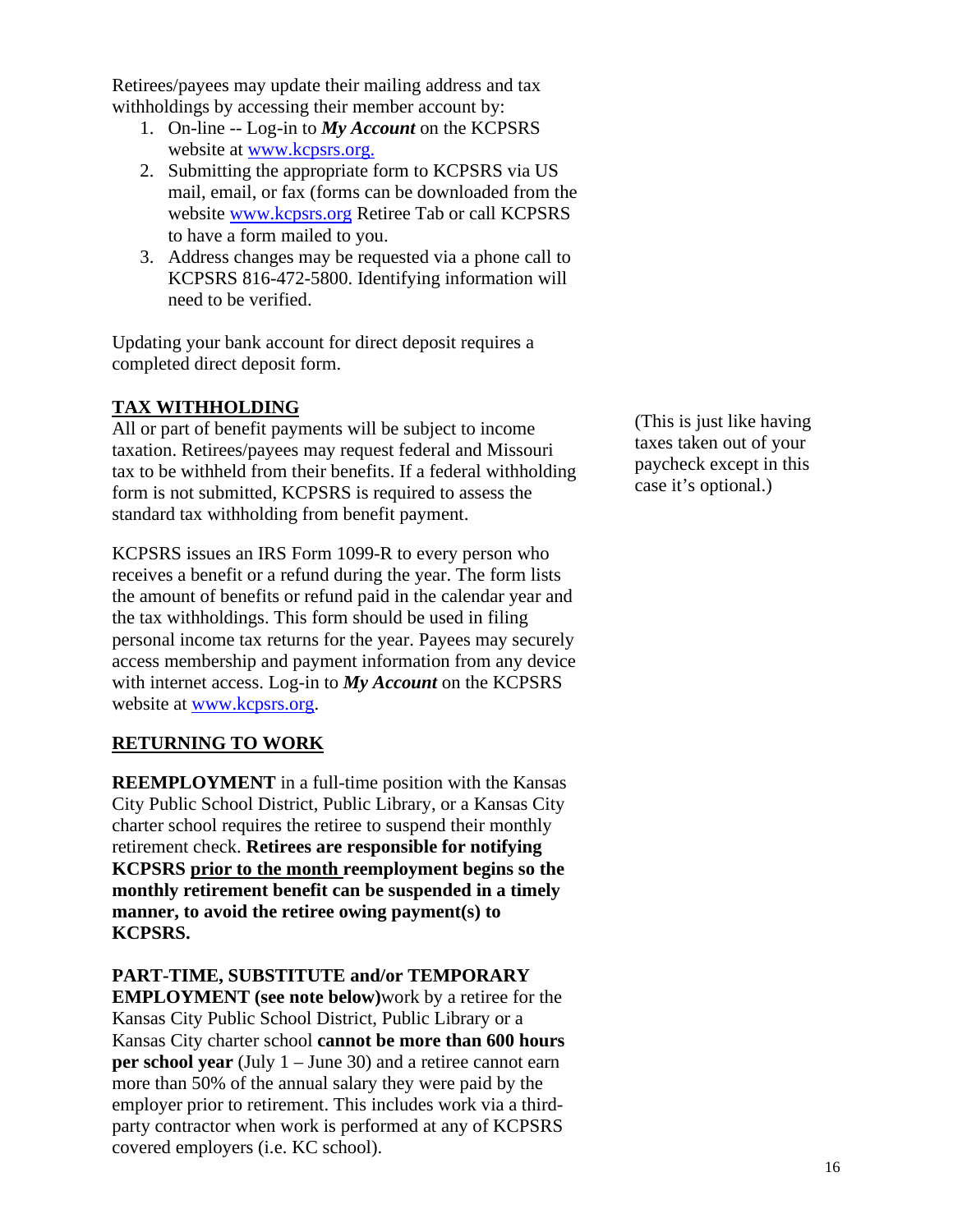Any retiree who works over the 600-hour limit, must contact KCPSRS. The benefits will be suspended until the end of the school year. **It is the retiree's responsibility to track their hours and notify KCPSRS if they will be exceeding the limit and to repay KCPSRS for any overpayments.**

Employers and third-party vendors are reporting retiree hours to KCPSRS, however this is delayed reporting so it is in the best interest of the retiree to track their own hours. The financial consequences can be staggering when a retiree has to repay KCPSRS for overpayments.

#### **HEALTH INSURANCE**

Retirees from the School District may purchase group health and dental insurance through the School District at the time of retirement. Once a retiree terminates their insurance affiliated with the School District, they forfeit the opportunity to reenroll with the School District's group health insurance.

Retirees from other employers will want to check on other opportunities for health insurance before they retiree.

(NOTE: After retirement, you will be responsible for the total insurance premium. While employed your employer may pay a portion of your insurance premium.)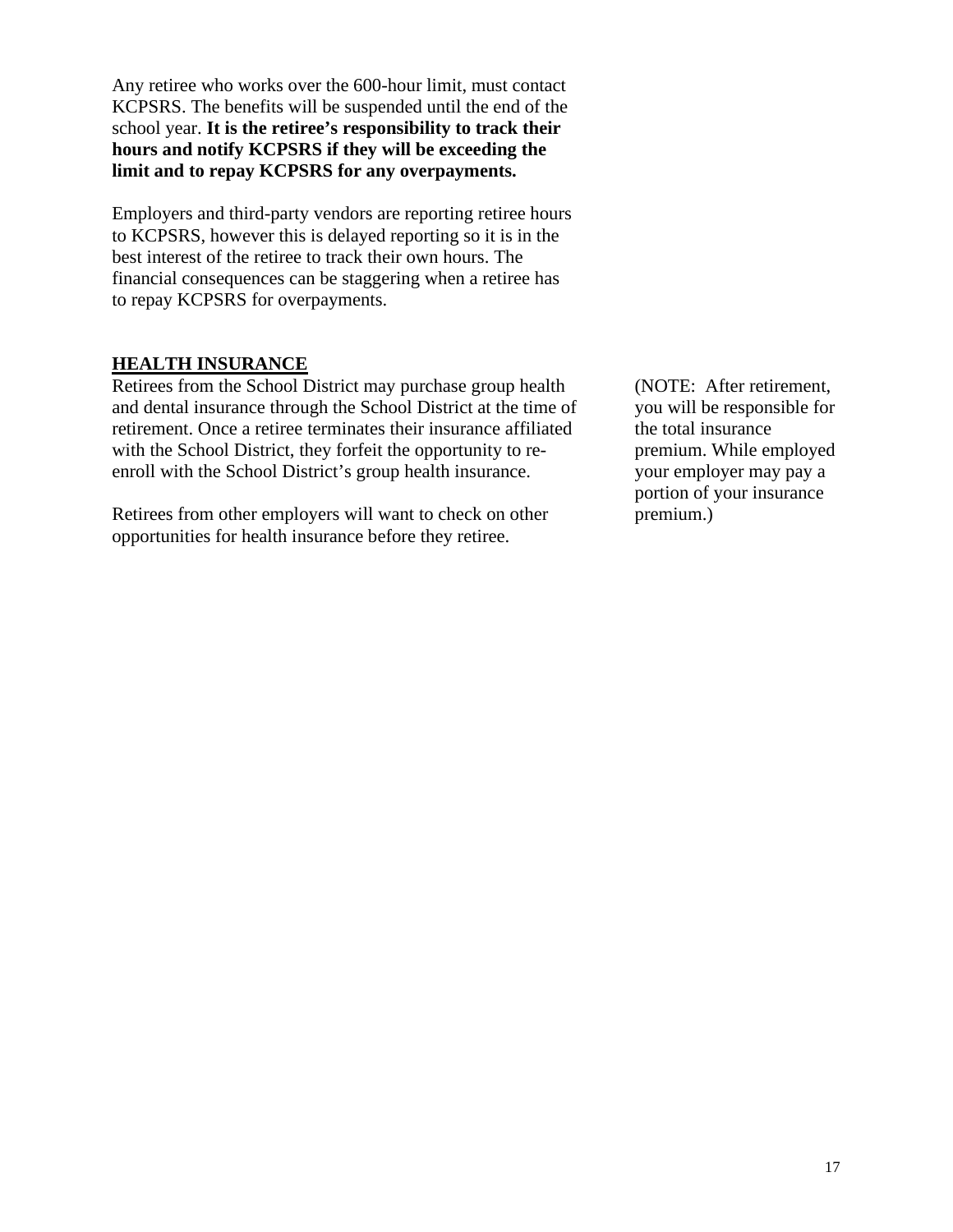### **APPENDIX A**

### **HOW TO ESTIMATE YOUR RETIREMENT BENEFIT**

### **PLAN B ELIGIBLE MEMBERS**

### **The formula for calculating service retirement benefits is as follows:**

| <b>AVERAGE FINAL COMPENSATION (see page 12)</b>           |
|-----------------------------------------------------------|
|                                                           |
| 2% multiplier                                             |
|                                                           |
| THE NUMBER OF YEARS OF CREDITABLE SERVICE (maximum of 30) |

**Anyone who retires on or after June 30, 1999 and was hired prior to January 1, 2014 will receive a benefit calculated with the 2% multiplier.** 

|                |                                                                                                                                                                                       | Example                                         | Try on your own |  |
|----------------|---------------------------------------------------------------------------------------------------------------------------------------------------------------------------------------|-------------------------------------------------|-----------------|--|
| <b>STEP 1:</b> | Add your four highest annual<br>consecutive years of salary (for this<br>example we will use four complete<br>contract years – we prorate your years<br>when we do your calculations) | 62,000<br>63,500<br>64,000<br>65,000<br>254,500 |                 |  |
| <b>STEP 2:</b> | Divide by 4 to get your Average Final<br>Compensation                                                                                                                                 | 63,625                                          |                 |  |
| <b>STEP 3:</b> | Multiply the total from STEP 2 by<br>2%.                                                                                                                                              | 1,275.50                                        |                 |  |
| <b>STEP 4:</b> | Multiply the result of STEP 3 by the<br>numbers of years of creditable service<br>(for this example we'll use 15 years)<br>of contributable service)                                  | 19,087.50                                       |                 |  |
| <b>STEP 5:</b> | Divide the annual retirement<br>allowance by 12 to arrive at the<br>monthly benefit.                                                                                                  | 1,590.63                                        |                 |  |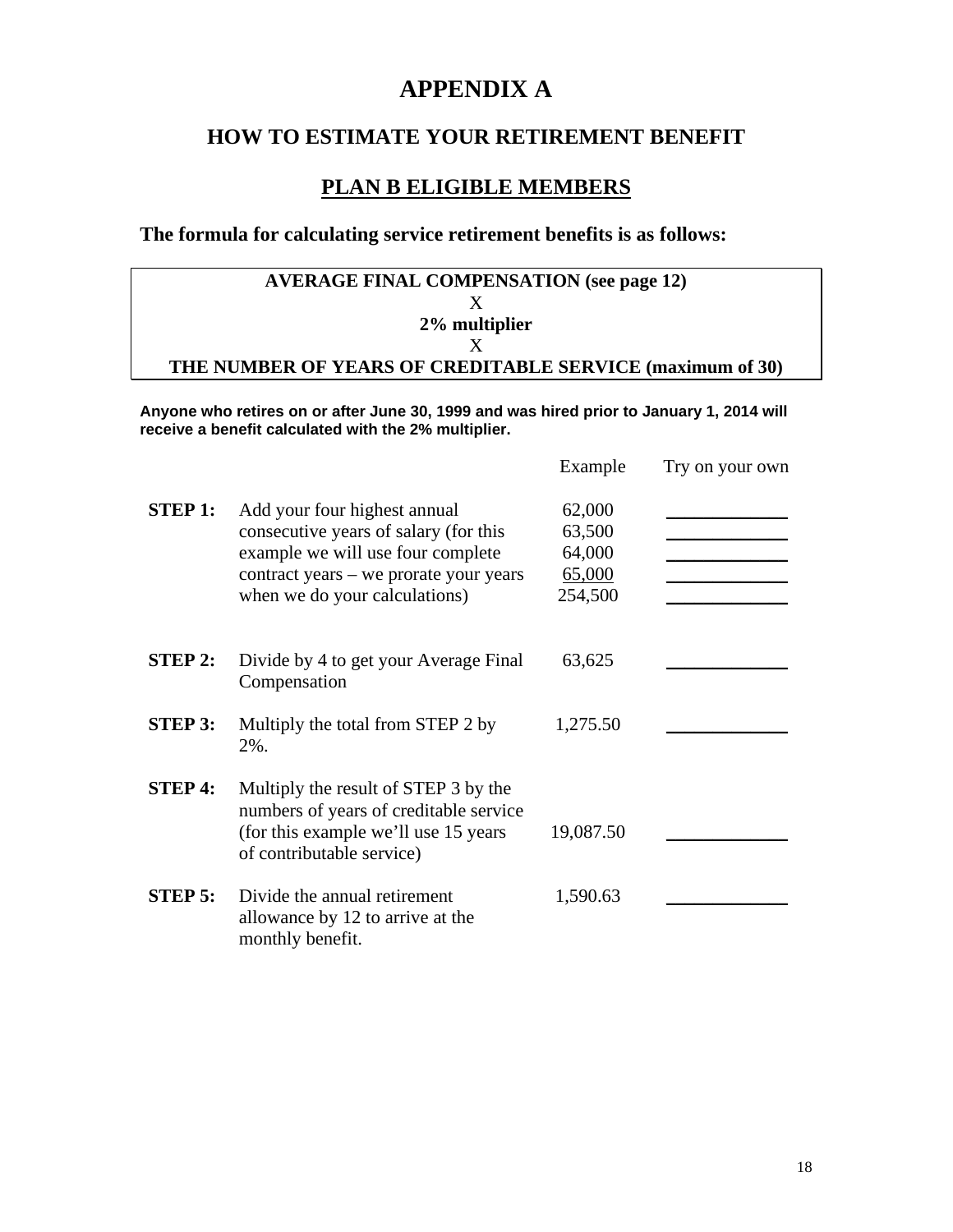### **PLAN C ELIGIBLE MEMBERS**

#### **The formula for calculating service retirement benefits is as follows:**

### **AVERAGE FINAL COMPENSATION (see page 12)** X **1.75%** X **THE NUMBER OF YEARS OF CREDITABLE SERVICE (maximum of 34.25)**

**Anyone hired on or after January 1, 2014 will receive a benefit calculated with the 1.75% multiplier.**

|                |                                                                                                                                                                                       | Example                                         | Try on your own |
|----------------|---------------------------------------------------------------------------------------------------------------------------------------------------------------------------------------|-------------------------------------------------|-----------------|
| <b>STEP 1:</b> | Add your four highest annual<br>consecutive years of salary (for this<br>example we will use four complete<br>contract years – we prorate your years<br>when we do your calculations) | 62,000<br>63,500<br>64,000<br>65,000<br>254,500 |                 |
| <b>STEP 2:</b> | Divide by 4 to get your Average Final<br>Compensation                                                                                                                                 | 63,625                                          |                 |
| <b>STEP 3:</b> | Multiply the total from STEP 2 by<br>1.75%.                                                                                                                                           | 1,113.44                                        |                 |
| <b>STEP 4:</b> | Multiply the result of STEP 3 by the<br>numbers of years of creditable service<br>(for this example we'll use 15 years of<br>contributable service)                                   | 16,701.56                                       |                 |
| $STEP$ 5:      | Divide the annual retirement<br>allowance by 12 to arrive at the<br>monthly benefit.                                                                                                  | 1,391.80                                        |                 |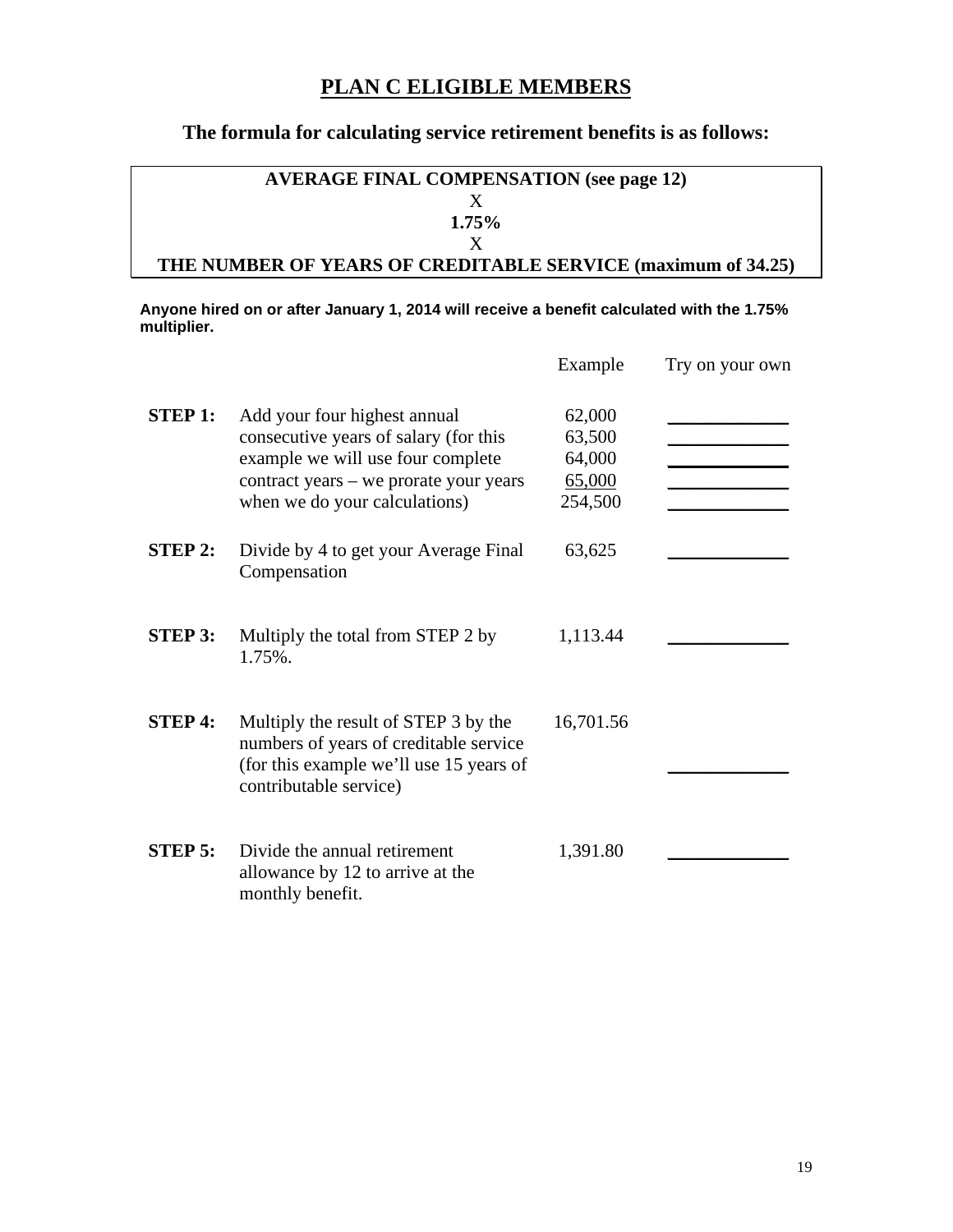# **APPENDIX B**

### **EARLY RETIREMENT**

Vested members are eligible for early retirement with reduced benefits. Reduced monthly benefits are calculated by using approved actuarial tables based on life expectancy. An early retirement benefit is determined by multiplying the regular retirement benefit by the appropriate factor.

#### 1. **Plan B (Anyone who retires on or after June 30, 1999 and was hired prior to January 1, 2014)**

- a. **Eligibility:** Member must be at least age 55 and have at least 5 consecutive years of creditable service (not purchased).
- b. **Application:** Member must sign application at least 60 days before effective date of retirement.
- c. **Benefit:** The regular retirement benefit times an early retirement actuarial reduction factor based on current age.

| Months         | 55      | 56      | 57      | 58      | 59      |
|----------------|---------|---------|---------|---------|---------|
| $\theta$       | 0.65264 | 0.70959 | 0.77211 | 0.84084 | 0.91653 |
|                | 0.65738 | 0.71480 | 0.77784 | 0.84715 | 0.92348 |
| $\overline{2}$ | 0.66213 | 0.72001 | 0.78356 | 0.85346 | 0.93044 |
| 3              | 0.66687 | 0.72522 | 0.78929 | 0.85976 | 0.93739 |
| 4              | 0.67162 | 0.73043 | 0.79502 | 0.86607 | 0.94435 |
| 5              | 0.67637 | 0.73564 | 0.80075 | 0.87238 | 0.95131 |
| 6              | 0.68111 | 0.74085 | 0.80648 | 0.87868 | 0.95826 |
| 7              | 0.68586 | 0.74606 | 0.81220 | 0.88499 | 0.96522 |
| 8              | 0.69060 | 0.75127 | 0.81793 | 0.89130 | 0.97218 |
| 9              | 0.69535 | 0.75648 | 0.82366 | 0.89761 | 0.97913 |
| 10             | 0.70010 | 0.76169 | 0.82939 | 0.90391 | 0.98609 |
| 11             | 0.70484 | 0.76690 | 0.83512 | 0.91022 | 0.99304 |

#### **Early Retirement Reduction Factors for Employees Retiring Before Age 60 or Minimum Normal Retirement Age (75 points)**

Factors are based on 7.25% and the Pub-2010 General Members (Below Median) Retiree Mortality Table with a one-year age setback for males and a one-year set-forward for females, projected to 2040 at SOA Scale MP-2020 with 25% male/75% female blend.